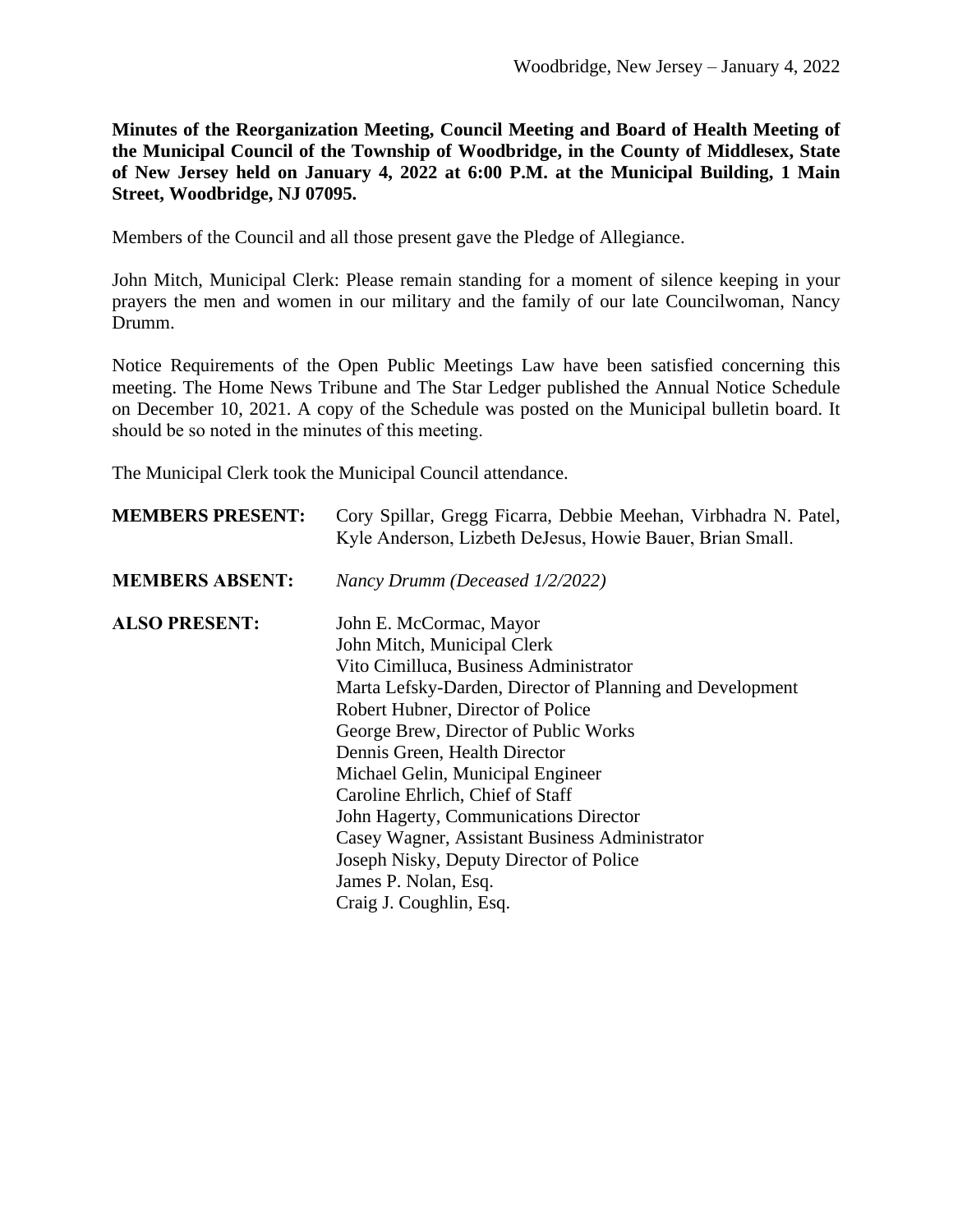John Mitch, Municipal Clerk: At this time, I am going to entertain motions for the position of Council President for the year 2022. Does anyone want to be recognized?

Councilwoman Lizbeth DeJesus: I nominate Council Vice President, Howie Bauer for President. He has been serving as Ward Councilman since 2018. But more importantly, he has been serving the community of Fords since 2002, whether as volunteer at Fords Fire Company or his work with youth sports. Howie deeply cares about the community that he not only represents, but lives in and has raised his family in. He is my partner in the Back to School back pack drives, the Free Little Libraries and the Keasbey Community Day and with his help we have had many successful events throughout the township. He is passionate about helping all of our constituents and treats everyone with respect and kindness. Councilman Bauer is dedicated to his wife, Ingrid and their children, Emily and Thomas. I am honored to call him my friend and colleague. I have the utmost confidence that he will serve Woodbridge Township for the best of all.

John Mitch, Municipal Clerk: Thank you Councilwoman. Do I have a second on her motion?

Councilwoman Meehan: I'd like to second the motion. I'd like to second the nomination of Councilman Bauer to hold the position of Woodbridge Township Council President. Howie I know you will do an amazing job leading this Council in to the New Year, I know you will lead us with strength and courage and most importantly with fairness and compassion for every resident that resides in Woodbridge Township regardless of their race, their religion or their sexual preference. I know you put everything into what you do. And as Council President that will make you a wonderful leader. I, along with my council mates, are a team are honored to sit up here along with you as you lead us as President into 2022.

John Mitch, Municipal Clerk: Thank you. Are there any other nominations for President? Congratulations. Mr. President, would you like to make any comments?

John Mitch, Municipal Clerk, administered the Oath of Office to Howie Bauer as Council President.

Council President Bauer: Yes, thank you Mr. Mitch. First and foremost to my family, my number one supporters. Without your support none of this would be possible. Thank you for your patience, kindness and understanding as I go forth again to represent my community. It's an honor and a privilege to be recognized by my peers and have this opportunity to serve as your Council President. Thank you to Councilwoman Dejesus and Meehan for their kind words on my nomination. To my fellow council mates, thank you for your guidance, support and insight and answering all my questions on this journey together. Each of you are special in your own special way and always have the heart of the community in the forefront. Thank you to the Administration, Mayor McCormac, Mr. Mitch, our Directors and all of our employees who work hard every day for the success of our community. Again thank you for this opportunity to serve not only the Second Ward but all the residents of Woodbridge Township. Thank you very much.

John Mitch, Municipal Clerk: Thank you. At this time I'd entertain motions for a Vice President for 2022.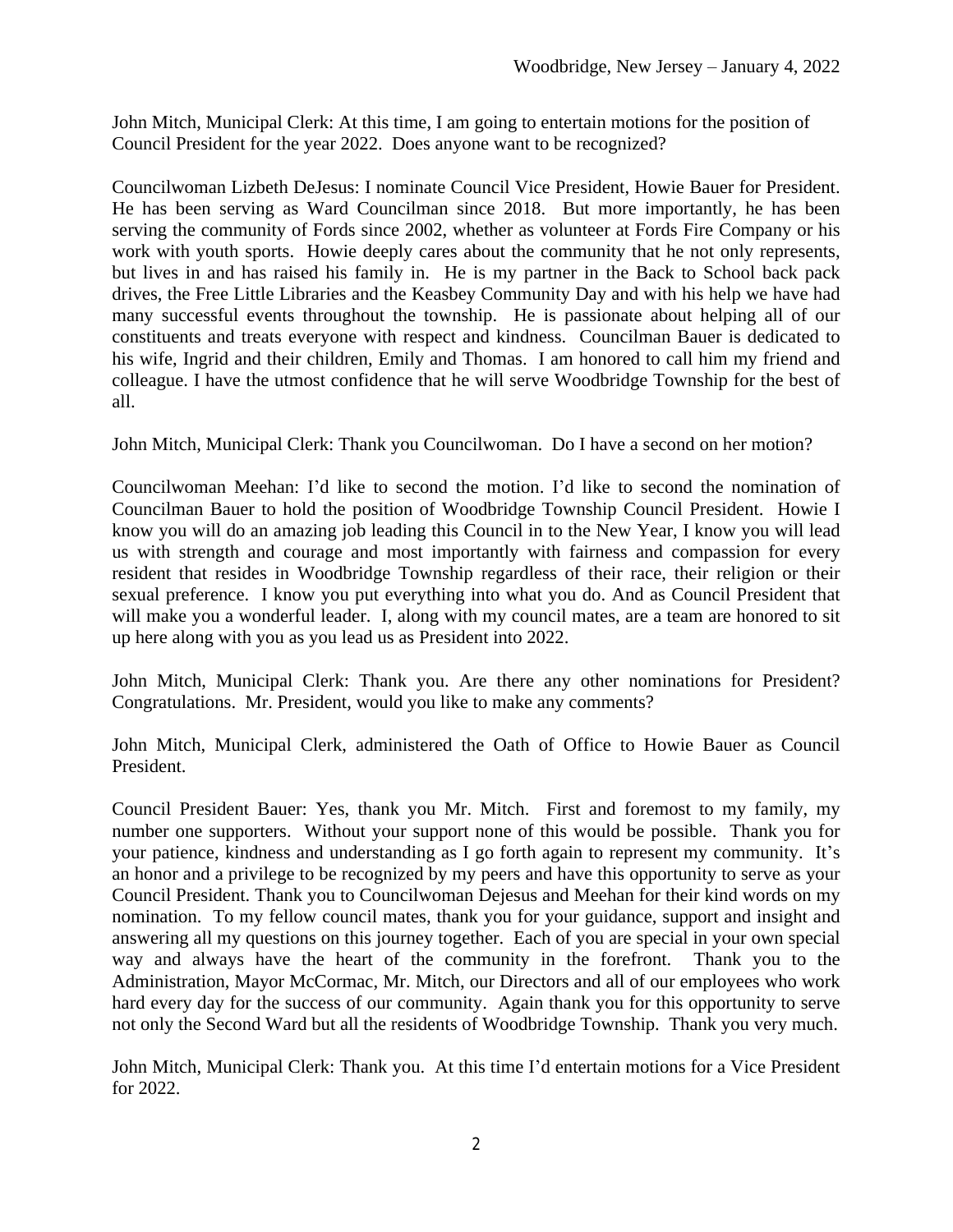Councilman Anderson: Mr. Mitch, I'd like to make a nomination for Council Vice President. Councilman Ficcara is our most tenured council member and has led our Council in the past. He sports a tremendous resume with vast experience and proves himself to be an invaluable member of our team. He is poised and offers thoughtful, researched responses and would serve as an excellent partner to our Council President. I ask that my council mates please consider Councilman Ficcara for Council Vice President. Thank you.

John Mitch, Municipal Clerk: Thank you. Can I have a second on that motion?

Councilwoman DeJesus: Mr. Mitch, I would like to second the nomination. I second the nomination of Councilman Ficcara for Council Vice President. Gregg has been serving Woodbridge Township as Councilman for the last 14 years. He is passionate about improving the lives of everyone through physical and wellness activities. He has become the champion for mental health and is the first to learn and share with us all any initiatives that can be beneficial for our residents. Gregg is always willing to share his experience and knowledge with us all. His honesty and care makes it easy to go to him for advice and the topics of situations. Councilman Ficcara is a dedicated husband, father and grandfather. I am honored to second his nomination for Council Vice President because I truly believe that he will serve all in Woodbridge Township with sincerity and without bias.

John Mitch, Municipal Clerk: Thank you Councilwoman. Are there any other nominations for Vice President? Congratulations. Mr. Vice President, do you have any comments?

John Mitch, Municipal Clerk, administered the Oath of Office to Greg Ficcara as Council Vice President.

Council Vice President Ficcara: The only comments is to thank you, Kyle, Lizbeth and certainly everyone else for their support. The first time I did this, I was if not the youngest, one of the youngest and now I am clearly the oldest. I don't know if I got any smarter but I think I have some experience to share so again thank you to everyone, thank you to the Administration. It's an honor. Thank you Mr. Mitch, Mr. President.

*Due to COVID, Council members for 2022, for all Five Wards, with the exception of First Ward, were sworn in privately.* 

The Municipal Clerk: Can I get a motion to approve the minutes from December 14, 2021?

Council Vice President Ficarra moved the adoption of the following minutes seconded by Councilman Anderson and carried unanimously.

| Council Meeting:          | December 14, 2021 |
|---------------------------|-------------------|
| <b>Executive Session:</b> | December 14, 2021 |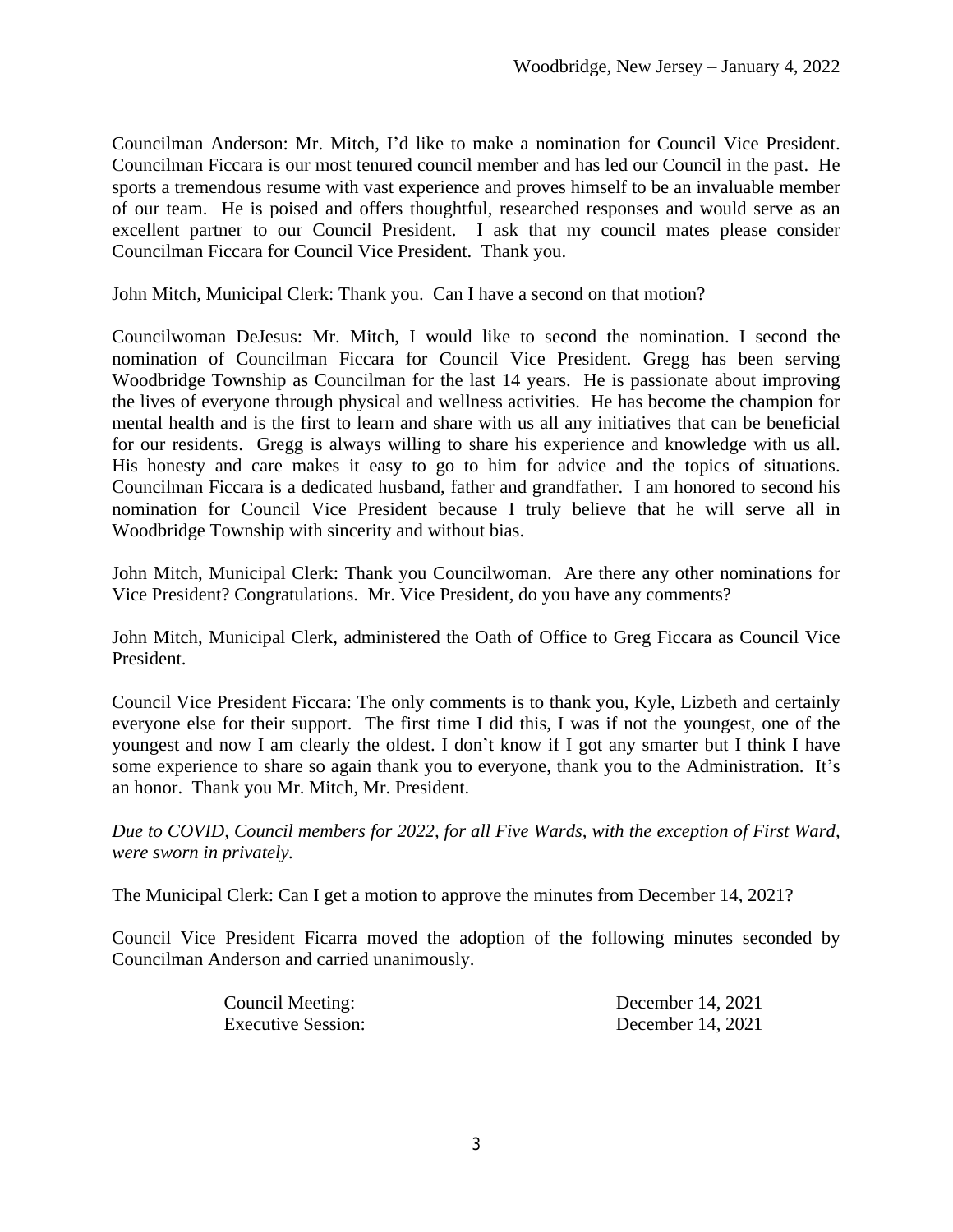John Mitch, Municipal Clerk: Going through the agenda this evening, if I can get a motion to approve the first two Resolutions listed as 1 and 2, the appointment of Council President and Council Vice President, can I get a motion by consent for both?

Council Vice President Ficarra made a motion, seconded by Councilman Anderson and carried unanimously that the first two Resolutions, listed at 1 and 2 are approved.

#### **The Municipal Clerk called for a First Reading of the following Ordinances as consent:**

- **A. AN ORDINANCE APPROVING THE TRAFFIC SIGNAL INSTALLATION AT NEW BRUNSWICK AVENUE (CR 616) AND PENNSYLVANIA AVENUE, WOODBRIDGE TOWNSHIP, MIDDLESEX COUNTY, NEW JERSEY.**
- **B. AN ORDINANCE AMENDING CHAPTER 7 ENTITLED "TRAFFIC" SECTION 7-38.1 OF THE REVISED ORDINANCES OF THE TOWNSHIP OF WOODBRIDGE ADDING HANDICAPPED PARKING ON GARFIELD AVENUE AND RONALD DRIVE.**
- **C. AN ORDINANCE AMENDING CHAPTER 28 ENTITLED "SEWERS" OF THE REVISED ORDINANCES OF THE TOWNSHIP OF WOODBRIDGE.**
- **D. AN ORDINANCE AUTHORIZING THE SUBDIVISION OF LOT 35 WITHIN BLOCK 59 INTO LOTS 35.01 AND 35.02 AND THE SALE OF NEWLY CREATED LOT 35.01 WITHIN BLOCK 590 TO THE AMERICAN IRISH ASSOCIATION OF WOODBRIDGE, INC.**

Council Vice President Ficarra made a motion, seconded by Councilman Anderson and carried unanimously that these Ordinances be passed on First Reading, to be published in the Home News Tribune on Friday, January 7, 2022 with Notice of Public Hearing to be held on January 18, 2022 at 6:00 P.M.

#### **The Municipal Clerk introduced the following Resolutions as Consent.**

- **(1) BE IT RESOLVED** that the Municipal Court hereby appoints Howie Bauer as President of the Municipal Council commencing January 1, 2022 and terminating December 31, 2022.
- **(2) BE IT RESOLVED** that the Municipal Council hereby appoints Gregg Ficarra as Vice President of the Municipal Council commencing January 1, 2022 and terminating December 31, 2022.
- **(3) BE IT RESOLVED** that the Municipal Council hereby confirms the hiring of Kevin Kolodiy as Keyboard Clerk 1 for the Municipal Court and waives the Township's residency Ordinance.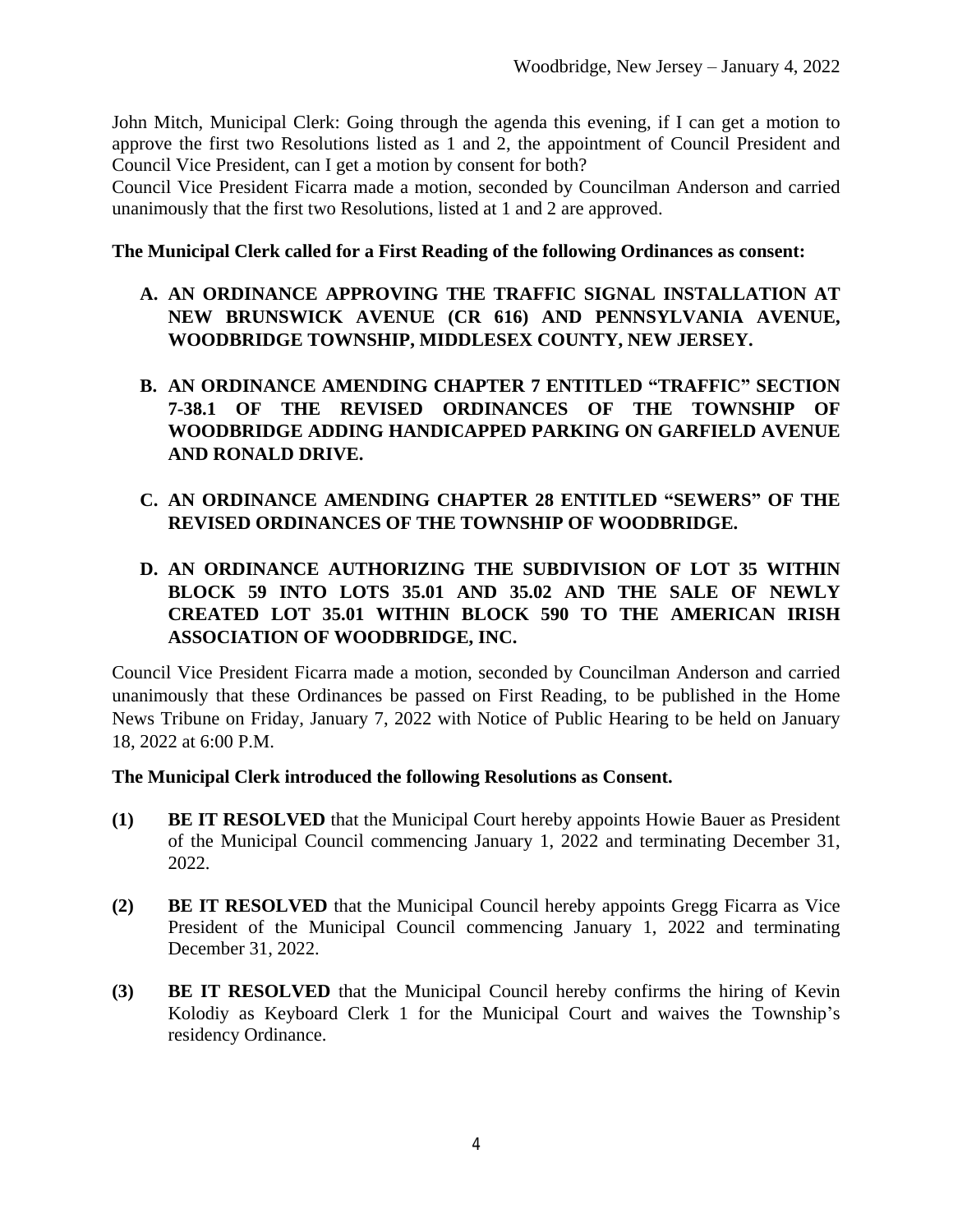- **(4) BE IT RESOLVED** that the Municipal Council hereby consents to the Mayor's appointment of Lorraine Nielson, Esq. to serve as Municipal Prosecutor for a one (1) year term commencing January 1, 2022 and terminating December 31, 2022.
- **(5) BE IT RESOLVED** that the Municipal Council hereby consents to the Mayor's reappointment of Karen Neary to serve as a member of the Woodbridge Township Rent Leveling Board for a three (3) year term commencing January 1, 2022 and terminating December 31, 2024.
- **(6) BE IT RESOLVED** that the Municipal Council hereby consents to the Mayor's reappointment of Praful Vaid and Jahanvi Mehta to serve as members of the Oak Tree Road SID for a three (3) year term commencing January 1, 2022 and terminating December 31, 2024.
- **(7) BE IT RESOLVED** that the Municipal Council hereby confirms the appointment of Virhadra Patel to serve as a Class III member of the Woodbridge Township Planning Board for a one (1) year term commencing January 1, 2022 and terminating December 31, 2022.
- **(8) BE IT RESOLVED** that the Municipal Council hereby confirms amended Resolution #1, adopted December 14, 2021, to correct to Jay Mascolo to serve as First Alternate member of the Woodbridge Township Zoning Board for a two (2) year term commencing January 1, 2022 and terminating December 31, 2023.
- **(9) BE IT RESOLVED** that the Municipal Council hereby confirms the appointment of Shehul Desai to serve as a Second Alternate member of the Woodbridge Township Zoning Board for a two (2) year term commencing January 1, 2022 and terminating December 31, 2023.
- **(10) BE IT RESOLVED** that the Municipal Council hereby approves the leave of absence of Marta Lefsky from the position of Supervising Planner to serve as Director of the Department of Planning and Development for a period of one (1) year commencing January 1, 2022 and terminating December 31, 2022.
- **(11) BE IT RESOLVED** that the Municipal Council hereby approves the leave of absence of George Brew from the position of Supervising Mechanic to serve as Director of Public Works for a period of one (1) year commencing January 1, 2022 and terminating December 31, 2022.
- **(12) BE IT RESOLVED** that the Municipal Council hereby approves the leave of absence of Dennis Green from the position of Health Officer to serve as Director of Health for a period of one (1) year commencing January 1, 2022 and terminating December 31, 2022.
- **(13) BE IT RESOLVED** that the Municipal Council hereby approves the leave of absence of Vito Cimilluca from the position of Recreation Program Coordinator, Department of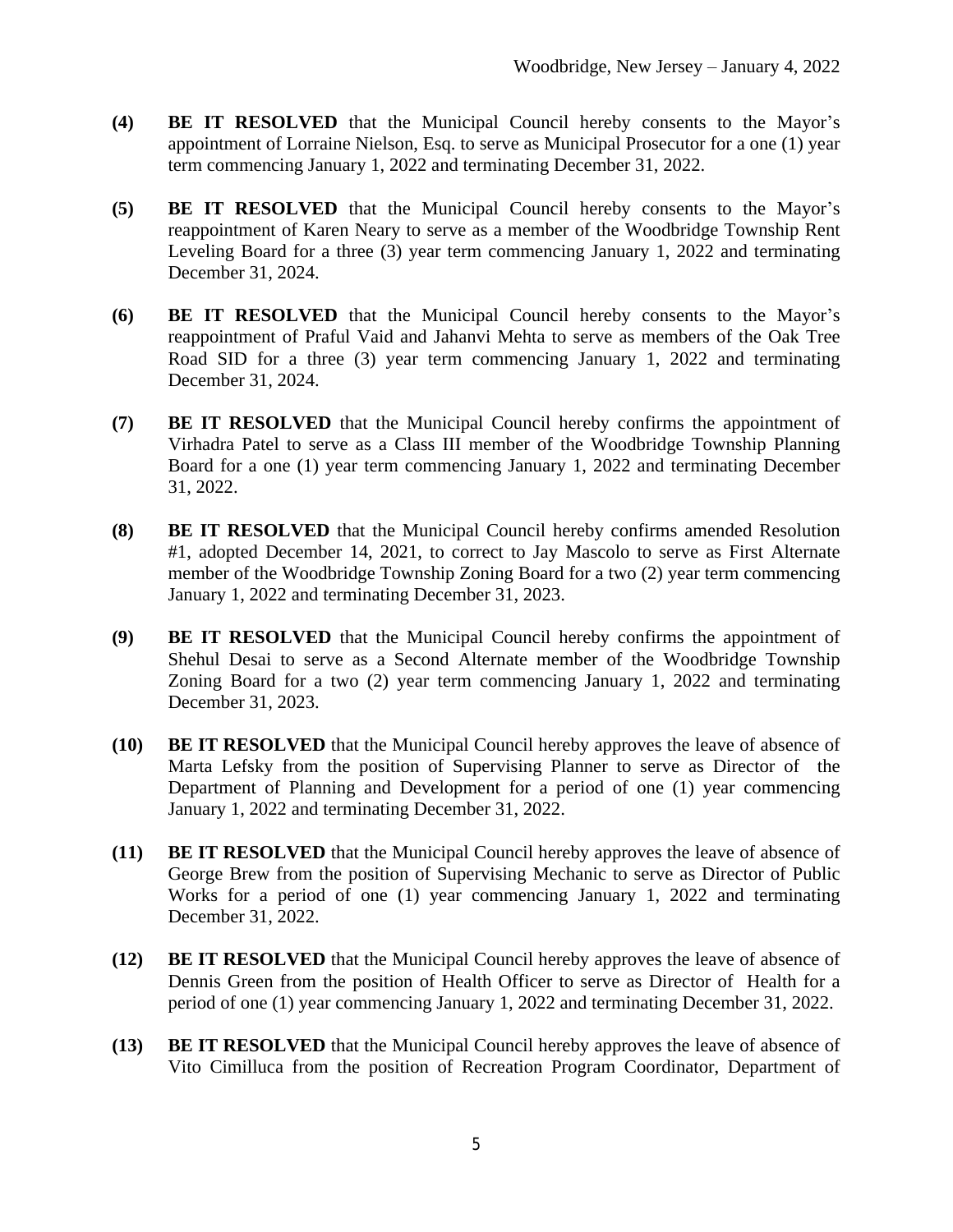Recreation, Arts and Resident Services to serve as Business Administrator for a period of one (1) year commencing January 1, 2022 and terminating December 31, 2022.

- **(14) BE IT RESOLVED** that the Municipal Council hereby approves the leave of absence of Philip Dinicola from the position of Agency Aide, Municipal Court to serve as Director of Municipal Court for a period of one (1) year commencing January 1, 2022 and terminating December 31, 2022.
- **(15) BE IT RESOLVED** that the Municipal Council hereby approves the leave of absence of Robert Hubner from the position of Clerk 1, Police Department to serve as Police Director for a period of one (1) year term commencing January 1, 2022 and December 31, 2022.
- **(16) BE IT RESOLVED** that the Municipal Council hereby approves to the leave of absence of Joseph Nisky from the position of Recreation Program Coordinator, Department of Recreation and Resident Services to serve as Assistant Police Director for a period of one (1) year term commencing January 1, 2022 and terminating December 31, 2022.
- **(17) BE IT RESOLVED** that the Municipal Council hereby approves the leave of absence of Edward Skolnick from the position of Assistant Tax Assessor, Department of Administration & Finance to serve as Deputy Tax Assessor for a period of one (1) year term commencing January 1, 2022 and terminating December 31, 2022.
- **(18) BE IT RESOLVED** that the Municipal Council hereby approves the leave of absence of Brian Molnar from the position of Assistant Recreation Supervisor, Department of Recreation, Arts and Resident Services to serve as Director of Recreation and Resident Services for a period of one (1) year commencing January 1, 2022 and terminating December 31, 2022.
- **(19) BE IT RESOLVED** that the Municipal Council hereby approves the leave of absence of Cheryl Sharkey from the position of Keyboarding Clerk 1, Municipal Clerk's Office to serve as Deputy Municipal Clerk for a period of one (1) year commencing January 1, 2022 and terminating December 31, 2022.
- **(20) BE IT RESOLVED** that the Municipal Council hereby authorizes various banks to be designated as Depositories of Township funds for the year 2022.
- **(21) BE IT RESOLVED** that the Municipal Council hereby authorizes the Chief Financial Officer to issue refund checks for Overpaid Taxes.
- **(22) BE IT RESOLVED** that the Municipal Council hereby authorizes the Tax Assessor or the Woodbridge Township Special Tax Counsel, as Agent, to file petitions or appeals/complaints with the Middlesex County Board of Taxation, State of New Jersey Tax Court and/or Appellate Court.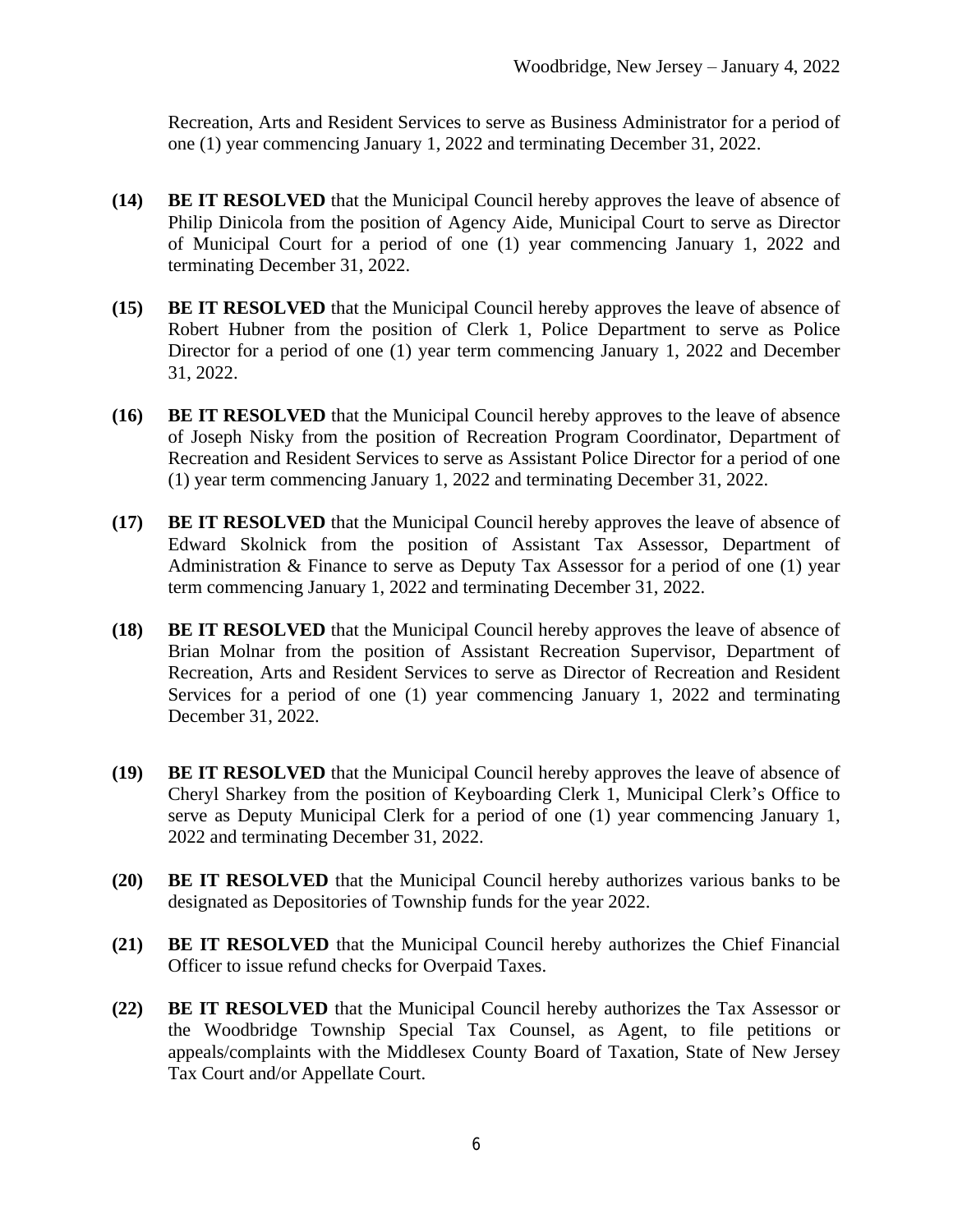- **(23) BE IT RESOLVED** that the Municipal Council hereby authorizes the Municipal Comptroller to issue a refund check from the Current Account for Refund of Permit Fees.
- **(24) BE IT RESOLVED** that the Municipal Council hereby authorizes the Municipal Comptroller to issue a refund check from the Current Account for Refund of Permit Fees.
- **(25) BE IT RESOLVED** that the Municipal Council hereby supports the location and operation of a Cannabis Cultivation, Manufacturing, and Retail Facility operated by GSD NJ LLC d/b/a Garden State Dispensary.
- **(26) BE IT RESOLVED** that the Municipal Council hereby authorizes the Mayor or his designee and Municipal Clerk to execute an agreement with Colliers Engineering & Design for professional engineering services for Intersection Improvements at New Dover Road and Colonia Boulevard in an amount not to exceed \$60,000.00.
- **(27) BE IT RESOLVED** that the Municipal Council hereby authorizes the execution of a contract modification on the contract with the Vaughn Collaborative for professional architectural services in connection with Ice Rink Conversion at The Club at Woodbridge in an amount not to exceed \$36,230.00.
- **(28) BE IT RESOLVED** that the Municipal Council hereby authorizes the Mayor or his designee and the Municipal Clerk to execute an agreement with The Vaughn Collaborative for professional architectural services for Architectural/Food Service Design and Construction Administration Services in an amount not to exceed \$ 78,525.00.
- **(29) BE IT RESOLVED** that the Municipal Council hereby authorizes the lowest responsive and responsible bid of Daskal, LLC for the Woodbridge Firearms Training Facility Renovation and Repair Project in an amount not to exceed \$2,195,700.00
- **(30) BE IT RESOLVED** that the Municipal Council hereby authorizes the designation of certain properties along Smith Street and Crows Mill Road in the Keasbey section of the Township as an Area In Need Of Redevelopment, Non-Condemnation.
- **(31) BE IT RESOLVED** that the Municipal Council hereby authorizes the Planning Board to undertake a preliminary investigation to determine if certain real property in the Keasbey section of Woodbridge Township is an Area In Need Of Redevelopment.
- **(32) BE IT RESOLVED** that the Municipal Council hereby approves all claims and bills presented to it by the Chief Financial Officer of the Current Bill List dated January 4, 2022 and the Supplemental Bill List dated December 10, 2021 through December 30, 2021 and the Addendum to the January 4, 2022 Bill List.

John Mitch, Municipal Clerk: Remaining Resolutions #3 through #32, can I get a motion by consent to approve #3 through #32? Any questions or comments?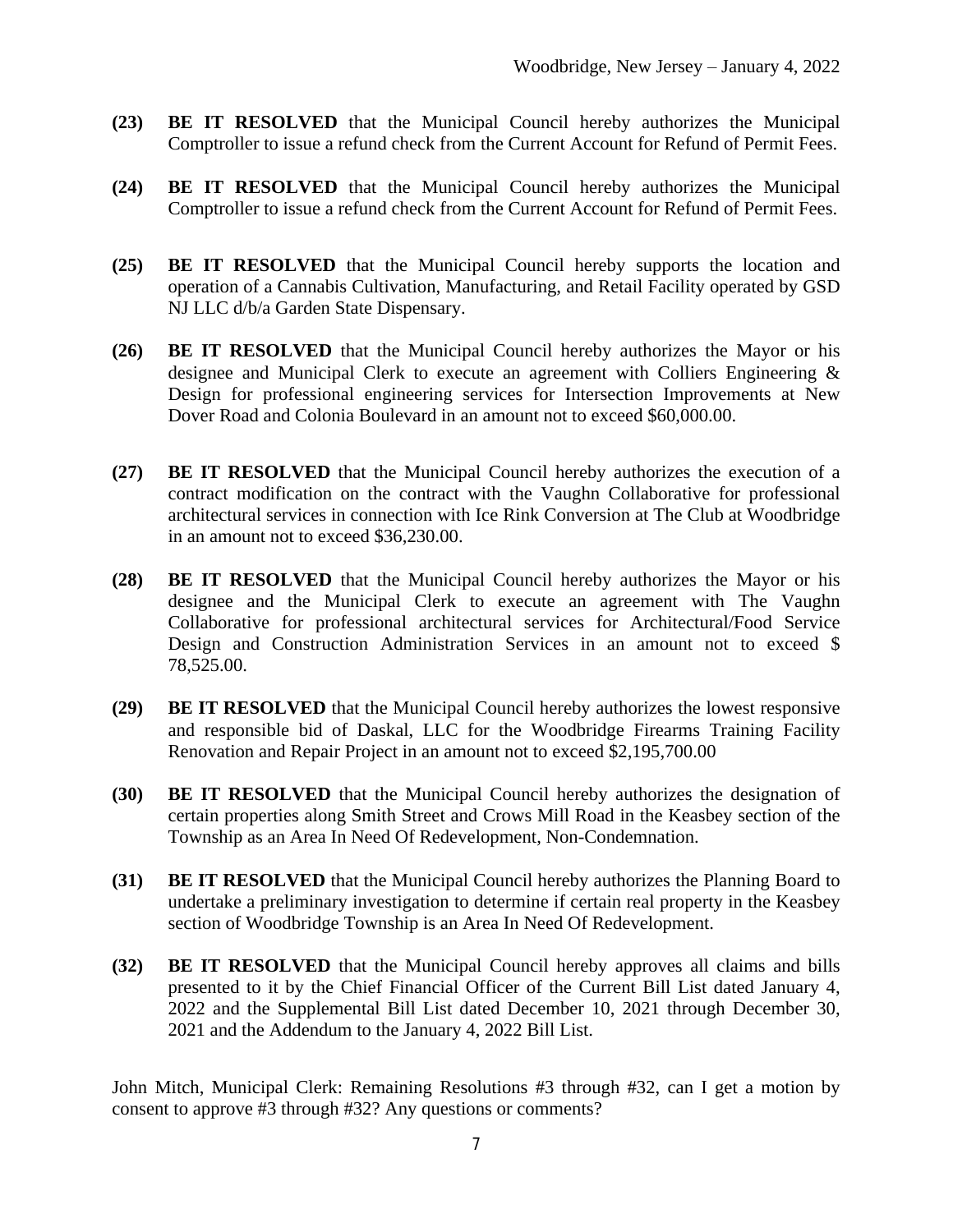Councilman Patel: I abstain from Resolution #7.

John Mitch, Municipal Clerk: Any other questions or comments?

Council Vice President Ficarra moved the adoption of the foregoing Resolutions. The motion was seconded by Councilman Anderson and carried unanimously.

Council President Bauer: At this time, we will look to the Mayor McCormac for comment.

Mayor John E. McCormac: I would first like to thank former Council President Brian Small for his leadership of the Township Council in another very difficult year and congratulate new President Howie Bauer and new Vice President Gregg Ficarra and wish them the best of luck this year. We have always enjoyed a terrific working relationship with the Council as a separate but co-equal branch of government and the residents of Woodbridge Township have benefited from us working together to improve their quality of life.

Woodbridge Township suffered a terrible loss early Sunday afternoon with the passing of First Ward Councilwoman, Nancy Bader Drumm. Nancy fought a very courageous nine month battle with cancer. She was just reelected to her third term on the Council and would have been sworn in tonight. Nancy was in politics but was not a politician. Nancy was purely a public servant who thoroughly enjoyed her time on the Council because she was able to help people, which was her passion. She would do anything for anybody at any time. She was an amazingly positive person that lit up the room wherever she was. She never spoke ill of anyone and no one ever spoke bad about her. It was simply impossible to be sad or mad if you were around Nancy Drumm. She leaves behind a husband, mother, son, daughter and two grandchildren. But she also leaves behind a huge extended family of all the people who knew her as a friend, all who worked with her as a colleague, and all who knew her as the Councilwoman who improved their quality of life due to her commitment and dedication to the people of Woodbridge Township. You all know we are the best town around because we have the best team around but our team is not as strong today as it was just days ago because we lost a cherished and valuable team mate. Rest in Peace, Nancy Drumm.

Council President Bauer: Thank you Mayor.

### **Public Meeting:**

Council President Bauer: At this time we'll go to the public portion of our meeting. If you approach the mic, please state your name, part of the Township or state you are from, you have a one time, five minute time period. All videotaping must be taken within a designated area in the rear of the room and there will be no shouting from your seats and please respect each other in each other's views. Thank you.

John Mitch, Municipal Clerk: Is there anybody who has any public comment this evening?

James Dabrowski, Woodbridge: Spoke about members of the Proud Boys Terrorist group being additionally charged with conspiracy and being sued by the D.C. Attorney General, 6 Proud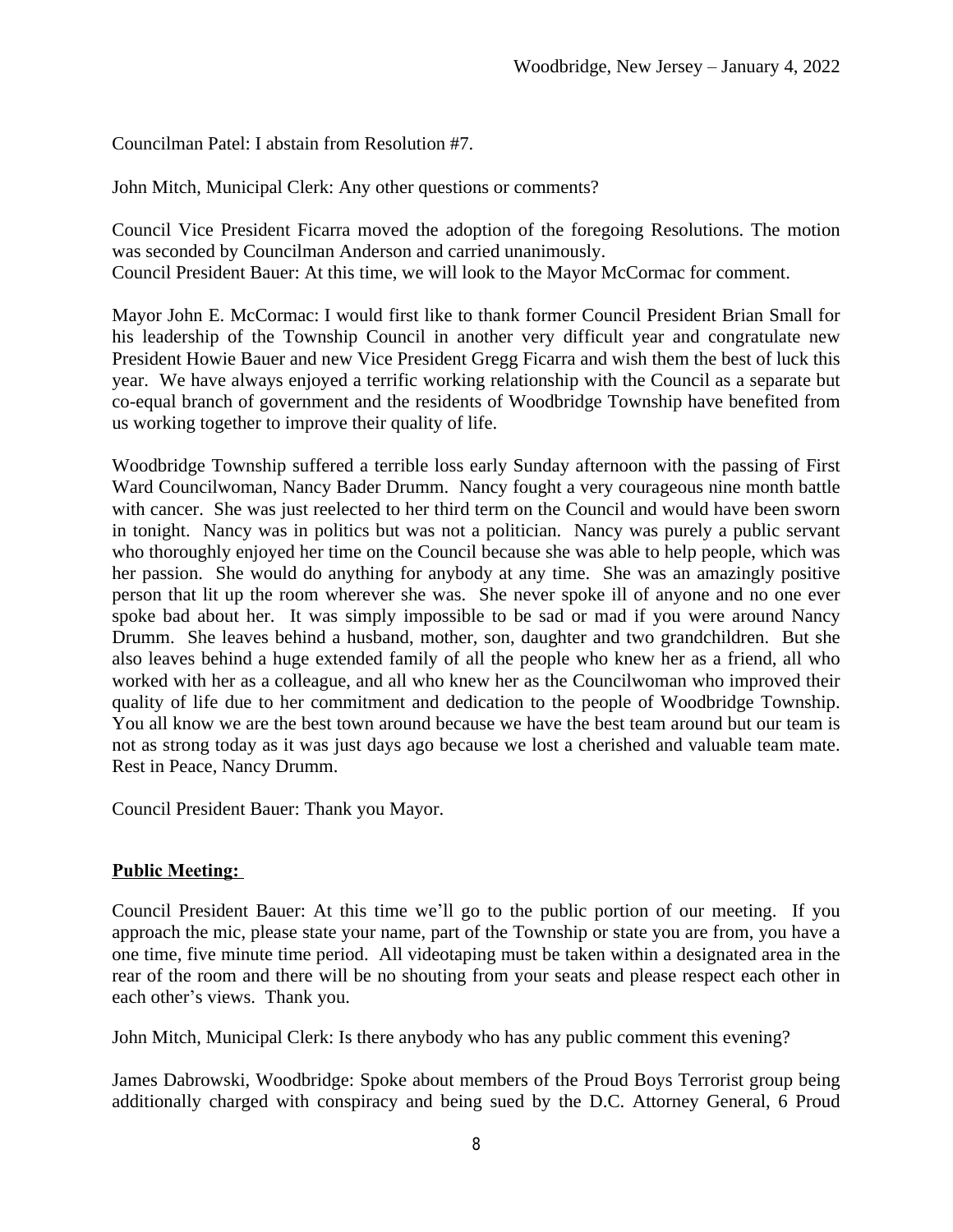Boys dressed in their notorious black and yellow gang colors defacing the December 14, 2021 Council meeting and that Council members and the Mayor had no comments. Talked about the Proud Boys attempts to regroup and focus on school board and town council meetings across the country. Discussed the desire for Council to create an anti-racist resolution, condemn the hate group, Justice for Najeer Parks, Justice for Jeremiah Daniels-Porter, Black Lives Matter and hate has no home here in Woodbridge Township. Asked Council President and Mayor McCormac for comments.

Council President Bauer: I have no comment at this time.

Jersey Watcher YouTube Channel (Christo), South Edison: Stated God Bless Nancy Drumm. Mentioned the Sunshine Law pertaining to the right to speak in public without giving his personal information, Jan 7th is Christmas for the Orthodox Christians and hoped council would recognize it. Questioned why he was given an Ordinance Violation, January 2, 2022, feels he was discriminated against. Will email videos of members of the public breaking public decorum to the Council President.

Tom Maras, Fords: Expressed his condolences on the passing of Councilwoman Nancy Drumm. Congratulations to President Howie Bauer. Discussed the proposal to put 94 apartment units directly across from Ross Street School and the new parking garage with 250 parking spots. Asked why School Board security salaries are being paid by the schools budget and not the Township budget. Also, spoke about Black Lives Matter.

Mayor John E. McCormac: The parking lot right across the street from the school is owned by the school and is expected to be sold to the developer. The developer already purchased 107 Ross Street, which is a house right next to that parking lot behind Mosaic Salon. The parking lot that we own, next to the school parking lot, is also going to be purchased by the developer and that's where they will put the complex and then the parking deck will go from the auto use on Route 35 at the corner of that and North James Street plus the two homes and that will be a 5 story deck I think it's about 255 spots. The bottom floor of that deck will then be dedicated to the school district between 7:30 a.m. and 3:30 p.m., every day. That's about 55 spots and they will have complete access to that. Then nights and weekends, it'll be for shoppers and for diners and the higher floors of the parking garage will be reserved for the tenants.

As for the school security, I am very reluctant to discuss school security issues publicly. The town has always provided off duty officers as far back as 1992 when I was a town CFO, so that's thirty years. I would really leave it up to them, if you don't mind, let them explain why they want to do it that way. We are pretty much tapped out on our man power and we're still always seeking to increase man power, so it's not always possible for us to always do that on regular duty. It is so important that it really has to be done by officers when they are not already working. I would refer you to Dr. Massimino and the School District after that. It doesn't really matter who pays the expense, either the School District or the Town, it's still being charged to the same tax payers across the board. For 30 years it has been a School District expense.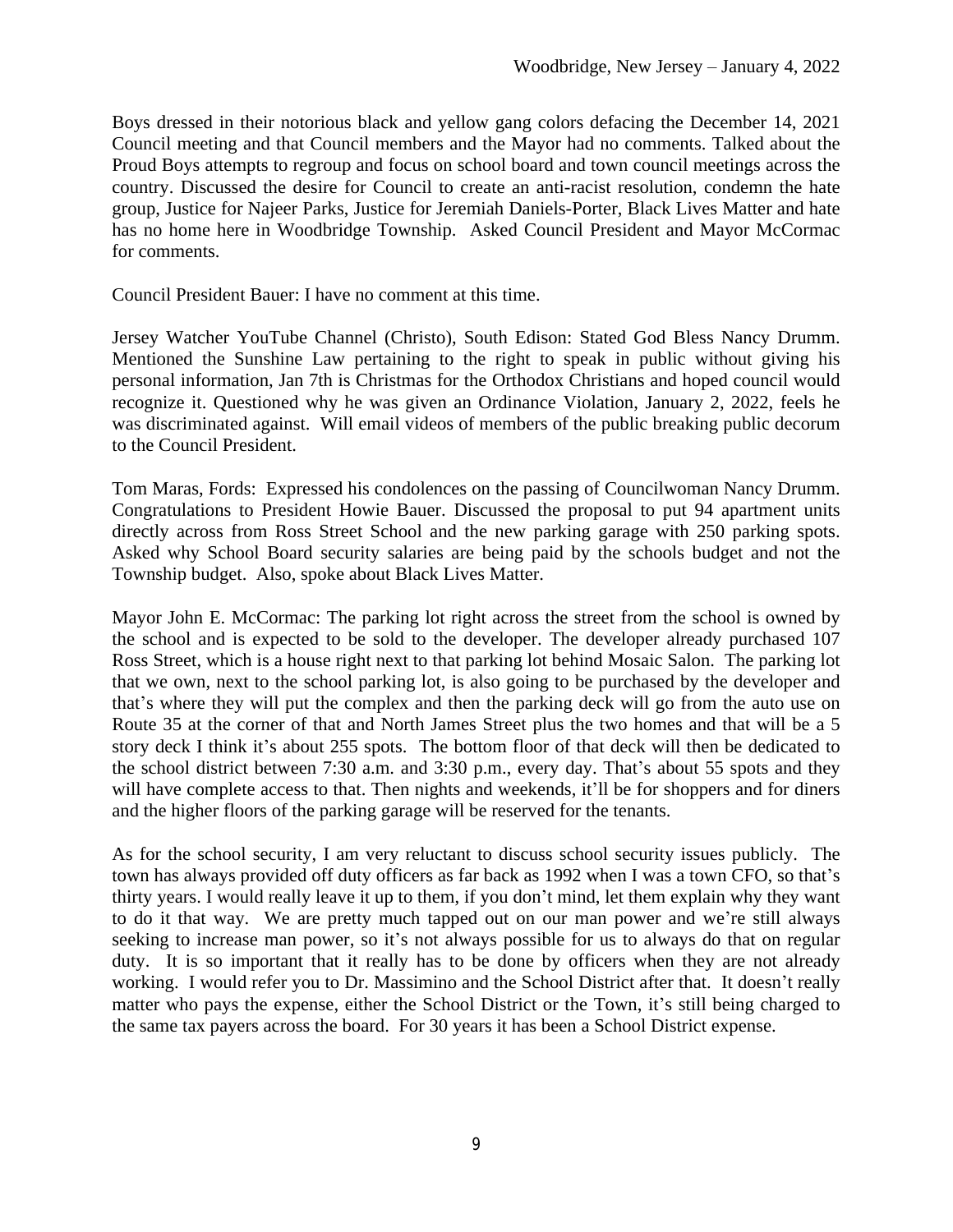John Vrtaric, Woodbridge: Talked about the passing of Councilwoman, Nancy Drumm and remembering her fondly. Congratulated the newly appointed Council Members. Asked if the Mayor is also going to purchase the Hungarian Church.

Council President Bauer: Mr. Vrtaric I believe the Mayor answered your question a few meetings ago. Would you like to answer Mayor?

Mayor John E. McCormac: The church came to us and we have interest in the property. In particular we'd like the Community Center to the left of the church looking from Route 35 to be a second home for Our House which is Hope Autism Solutions, which is a group of 24, right now, special needs adults over 21 years of age that go to Cypress every day to the new wing we built there and there is a very significant demand for more slots for that community. We are buying that, we are buying the school building, we don't know what we'll do with that yet, we are buying the Rectory Building which we intend to knock down to make parking for the rest of the site. We are not buying the church. The Dioceses would like to sell us the church at some point in the future when they have done whatever it is they do to decommission it or whatever it takes and they still have an active group there. So, we agreed that whenever they are ready to sell it, we will buy it but that is not the plan now. It could be 2 years from now, could be 5 years from now. Right now the answer is, we are not buying the church. We do expect to buy it sometime in the future. As to St. Anthony's versus Mt. Carmel, that's the business of the Dioceses. You say somebody owes this, somebody whatever, that's I don't know that, I don't care about that. We're dealing with the Dioceses of Metuchen and the attorneys there and the real estate people there and that's their business. Why they are selling it, I don't care. I just know that we think we can put that property to decent use and we clearly have a demand with that population, which we embrace here in Woodbridge.

Ken Gardner, Woodbridge: Congratulated President Bauer. Expressed his condolences and grief on the passing of Councilwoman Nancy Drumm.

Council President Bauer: Thank you.

John Mitch, Municipal Clerk: Are there any other comments this evening from the public? Can I get a motion to close the public portion of the meeting?

Council Vice President Ficarra made a motion to close the public portion of the meeting which was seconded by Councilman Anderson and carried unanimously.

# **HOWIE BAUER, COUNCIL PRESIDENT / 2nd WARD COUNCILMAN:**

Council President Bauer: At this time we'll go to our Agendas. My Agenda is in order. To my Vice President, Councilman Ficarra, our senior member here nowadays, you have proven to be a leader in this community you actively listen and adapt to changes as your act of leading and guiding us which is directly linked to the success of our team. I look forward to working with you in the upcoming year. Thank you and congratulations. Like I said, my agenda is in order.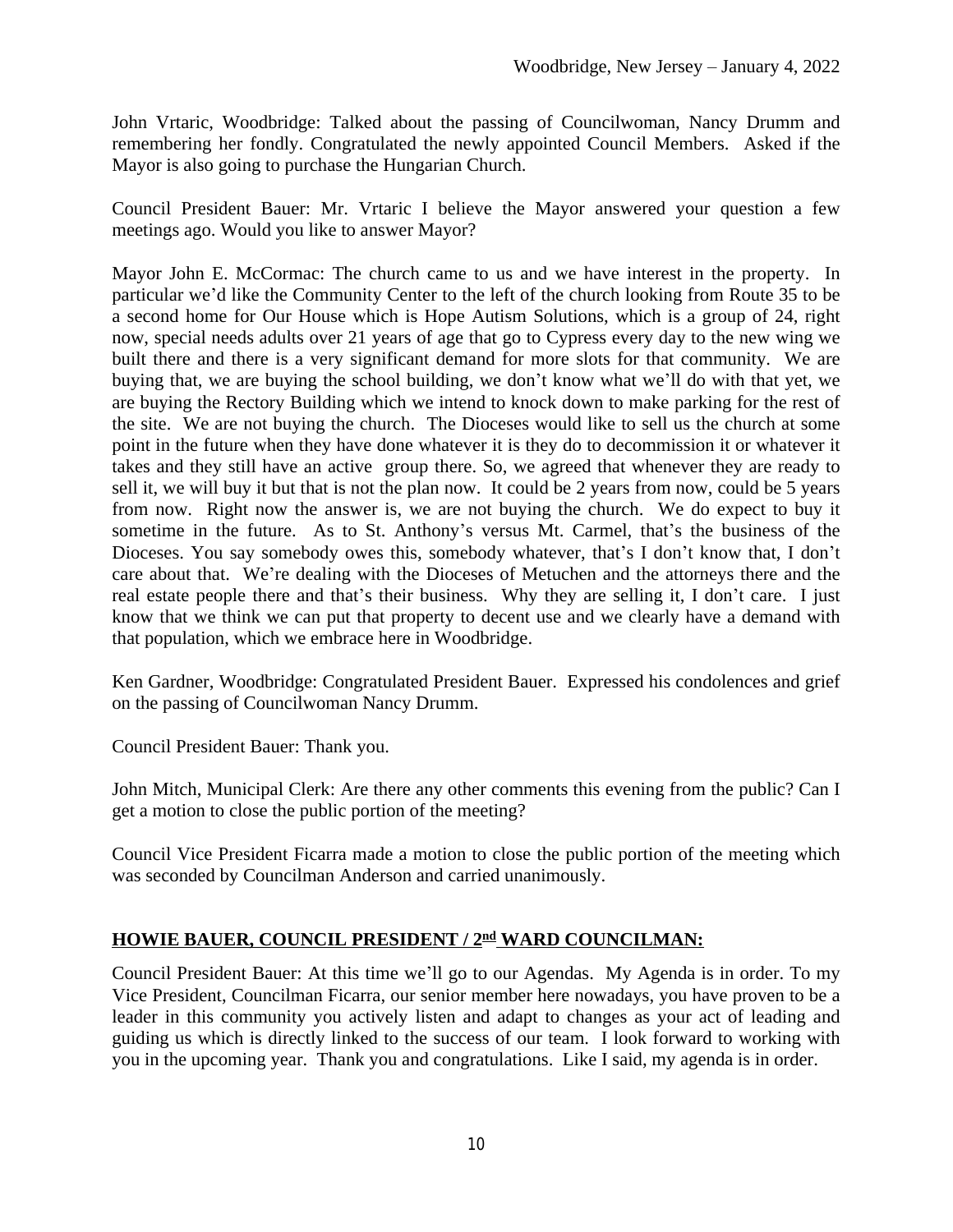In this sorrowful time, I would like to extend my sincere condolences to the Drumm family on the passing of one of our own, Councilwoman Nancy Drumm. The loss of someone dear to us is never easy and words cannot express the heartfelt sorrow we are feeling at this time. A beautiful soul full of love, laughter and life. The love of her family, friends and her community, she will truly be missed. She will forever be cherished in our hearts and minds. I am forever grateful to have called Nancy my friend. God bless her, God bless her family and may she rest in peace. Thank you that is all I have for now. Council Vice President Ficarra.

- 1. 2nd Ward Road Projects. HOLD
- 2. County Greenway. HOLD
- 3. Downtown Parking on New Brunswick Avenue. HOLD
- 4. Woodbridge Waterfront Park/Keasbey. HOLD
- 5. Hometown Hero Banners. HOLD
- 6. Fords Business Community. A. Cruise Night B. Trunk or Treat HOLD
- 7. Fords/Hopelawn/Keasbey Fire Companies. HOLD
- 8. Fords V.F.W. HOLD
- 9. Troop 53 Boy Scouts of America. HOLD
- 10. Pathmark Property. HOLD
- 11. Brownfields. HOLD
- 12. Hickory Senior Center. HOLD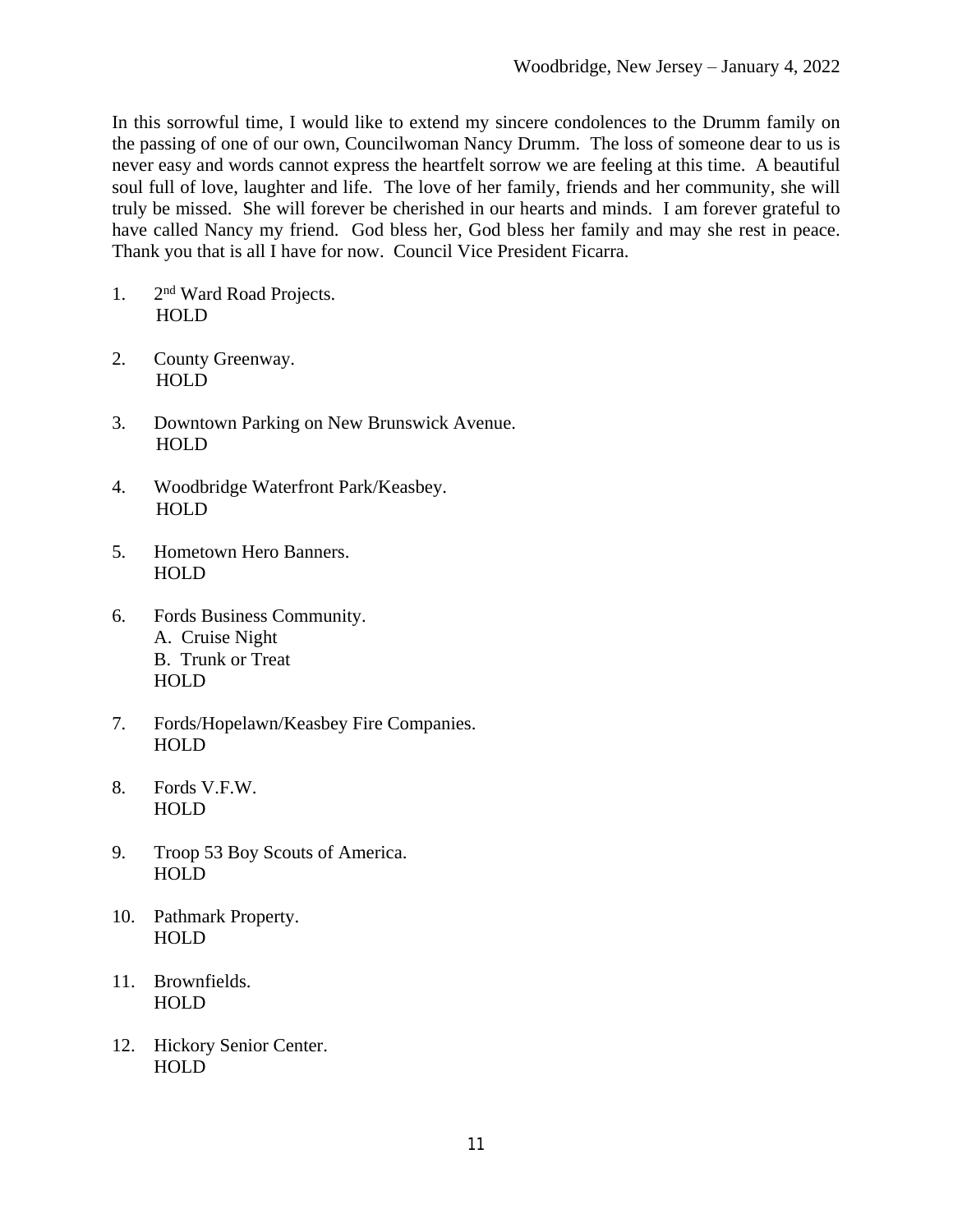- 13. Greenway Family Success Center. HOLD
- 14. Highland Grove Swim Pool. HOLD
- 15. Little Libraries. HOLD

### **GREGG FICARRA, COUNCIL VICE-PRESIDENT / COUNCILMAN-AT-LARGE:**

Council Vice President Ficarra: Thank you Council President. I know you'll do a good job in spite of any advice that I would give you, congratulations. Our condolences also to the Drumm family from the Ficarra's and we lost a friend, but Heaven gained and angel. That's all I have too.

Council President Bauer: Thank you Vice President Ficarra. Councilman Small.

- 1. WCC (Woodbridge Community Center).
	- (A) Senior Recreation and programming. (B) Youth Recreation and programming. HOLD
- 2. Youth Month April. Senior Month – May. HOLD
- 3. Mentoring Programs. HOLD
- 4. Mayor's Fitness / Wellness Initiatives. HOLD
- 5. Fireworks. HOLD
- 6. Heroes  $& Cool$  Kids / Strengthening Families. HOLD
- 7. Pedestrian Safeway's / East Coast Greenway. HOLD
- 8. Annual Pizza Run. HOLD
- 9. Jacob's Landing.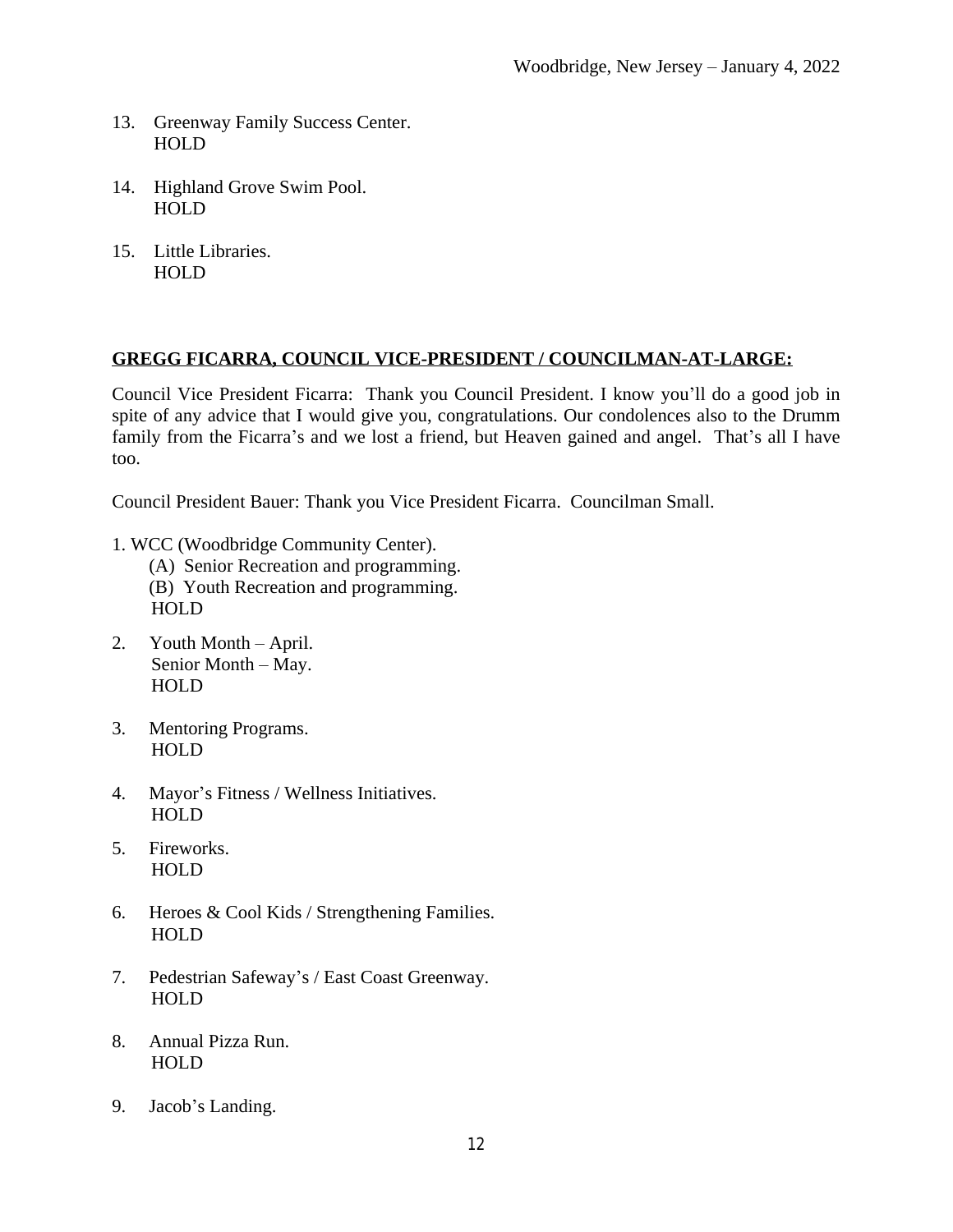- 10. The Club at Woodbridge Upgrades. HOLD
- 11. Crossroad's Race. HOLD
- 12. Mental Health / Wellness. HOLD
- 13. COVID-19 Efforts. HOLD

# **BRIAN SMALL, COUNCILMAN-AT-LARGE**

Councilman Small: Thank you Council President Bauer. I would like to first congratulate my fellow Ward Councilmen that were sworn in tonight, on your reelection. Councilman Spillar, Councilman Patel, Councilwoman Meehan. To our new President, Howie Bauer, you've been a part of this community your whole life. You've been a public servant for over 30 years with the Fords Fire Department, Fords Clara Barton Little League and the WTYRC. Not only have you enriched our children but the residents of this community. With your re-election to victory, your hard work did not go unrecognized. As my Vice President I knew I could always turn to you for advice and for that, it made me a better President. I have no doubt you will lead this Council with great leadership. I would like to wish Gregg Ficarra, our Vice President, the best of luck. You offer a wealth of knowledge and experience and your work ethic is second to none.

To my fellow Council Members, thank you for all your support, we've faced some tough issues this past year, some popular, some not. But they never lost sight of calling Woodbridge Township a place to stay and raise our families. To John Mitch, I can't thank you enough not only for your friendship but your guidance and support this past year. You made the Administration side for the Councilmen easy. You're genuinely a good person and have the Council's best interest in mind every day. Mr. Cimilluca thank you for your time you have given me in an answering my questions and handling every issue that I threw your way. To our Directors, Administrators and to all our Township employees, thank you.

To Mayor McCormac, it was a pleasure to work with you while I was President. I know firsthand that you have the best interest of Woodbridge in your heart every day. To my family, thank you for your support. This allows me to be the best Public Servant I can to the people of Woodbridge. And by the way, Happy Birthday Kyle, it's my son Kyle's birthday today. To the residents of Woodbridge, it has been an honor to serve you as Council President this past year. Woodbridge is not excluded from the problems that face the world today. We might not see each other's issues the same but need to respect each other's views so we can reach a resolution. Thank you.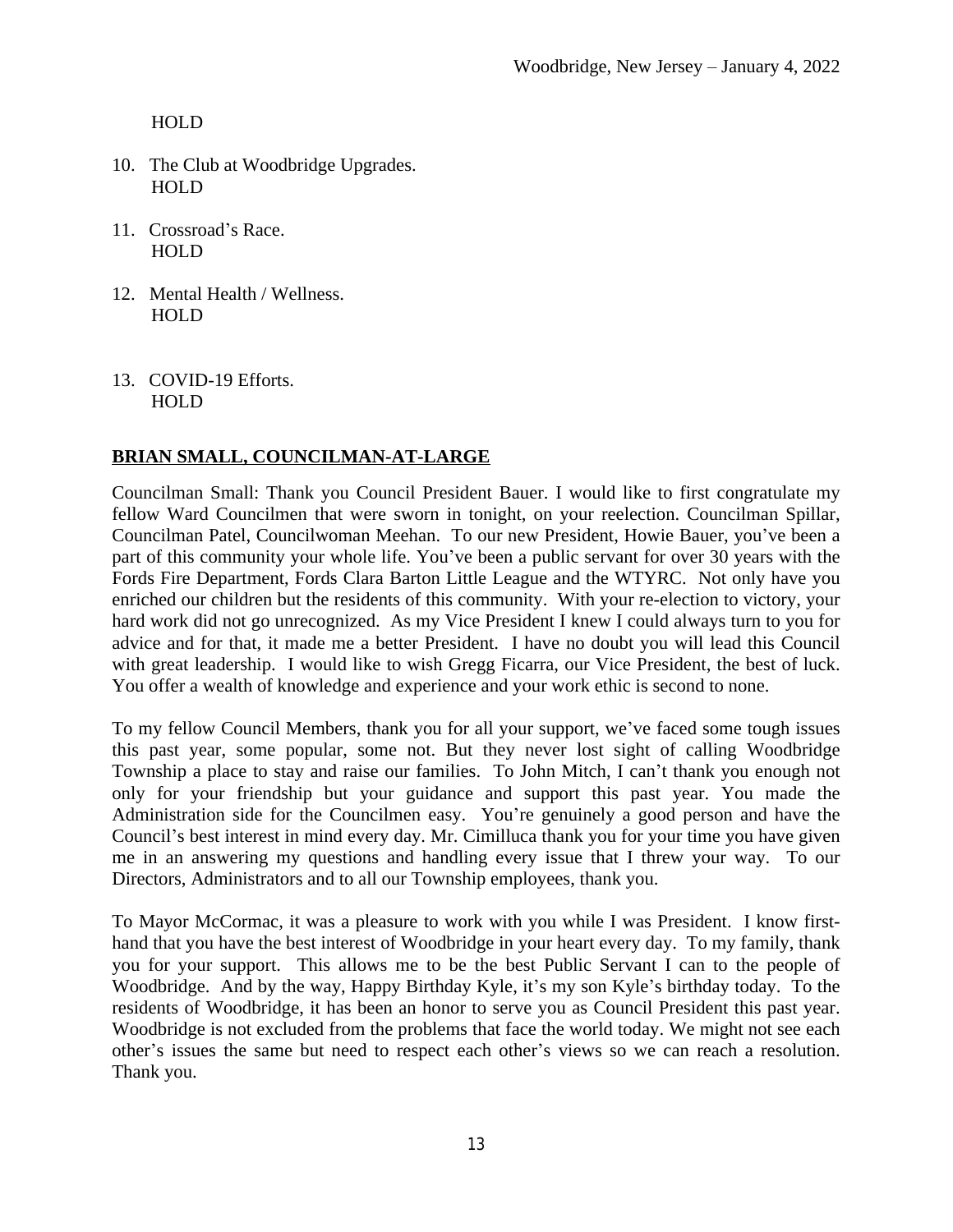In the past few days Woodbridge has suffered a terrible loss with the passing of First Ward Councilwoman Nancy Drumm. Heartfelt condolences go out the entire family. Nancy was a pillar to this community and we all did better because of her dedication to Woodbridge. Not only was she a friend and colleague, long before that she was on the Council. I knew how involved she was with this community and how much she cared about our Township. We had great conversations this year and I will cherish them forever. Rest in Peace. Thank you Mr. President.

Council President Bauer: Thank you Councilman Small. Councilwoman DeJesus.

- 1. Woodbridge News. HOLD
- 2. Mayor's Advisory Council on Education (Mac-E). HOLD
- 3. Port Reading Fire and Township First Aid Squads. HOLD
- 4. Website E-Government. HOLD
- 5. Bicycle Lanes/ Bicycle Share/ Bicycle Paths. HOLD
- 6. Electric Vehicle Car Share/ Car Charging Stations. HOLD
- 7. School Projects. HOLD
- 8. S.T.O.W. (Register @ 732-726-2394 for Client Transport ID#). **HOLD**
- 9. Level Playing Field @ Cypress Recreation Center/Our House. HOLD
- 10. Property Fraud [\(www.middlesexcounty.nj.gov](http://www.middlesexcounty.nj.gov) search for "Property Alert" to Register). HOLD
- 11. Inspections at Hotels/Motels. HOLD
- 12. National Public Lands Day. HOLD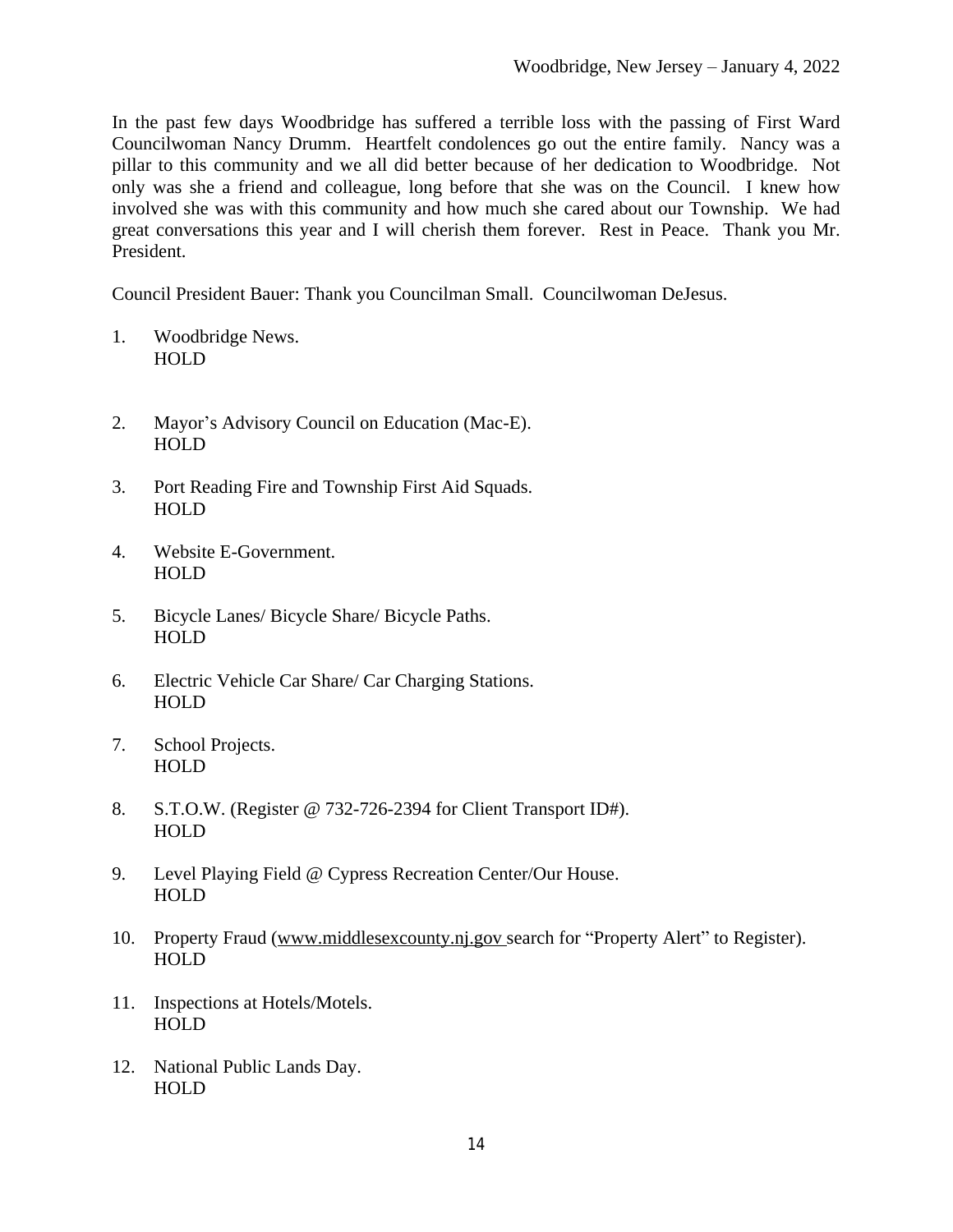- 13. Marine Eight. HOLD
- 14. Mayor Mac Café. HOLD
- 15. Jazz Festival. HOLD
- 16. Concerts. HOLD
- 17. Light Parade. HOLD
- 18. Human Rights Commission HOLD
- 19. American Irish Association of Woodbridge. HOLD

# **LIZBETH DEJESUS, COUNCILWOMAN-AT-LARGE**

Councilwoman Dejesus: Thank you Council President. I would like to echo the congratulations to our Ward Council people, they were sworn in today and I have no doubt that each of you sitting here has the best interest of Woodbridge at heart. Council President Bauer and Council Vice President Ficarra, I have no doubt that you guys will do a great job this year. Thank you. My Agenda is in order.

Nancy, to me, was life personified. Her smile and her laugh were as big as her heart. I first met Nancy as my Councilwoman. We had a concern, Angel had mentioned it to her and Nancy being Nancy, showed up at my house. She was truly a public servant and loved doing the best for the residents of Ward One. She truly wanted to do her best to help everyone. Through the years of Council, I've had the pleasure of sitting next to her. I will miss the long and understanding looks we used to share. During my year as Council President, Nancy was always one of the first ones to reach out with encouragement and support. And Nancy having a daughter-in-law understood and truly supported my passion to make sure that women and girls are always encouraged, supported and represented in all areas. She was my go girl, we got this. Nancy loved her husband, children, grandchildren and her family and she loved Woodbridge Township. And for them, for us, I ask that you say a prayer. My dear friend you will be missed, you will be hard to replace. For you, we will continue to do the work and carry on your legacy with love and kindness. Thank you.

Council President Bauer: Thank you Councilwoman Dejesus. Councilman Spillar.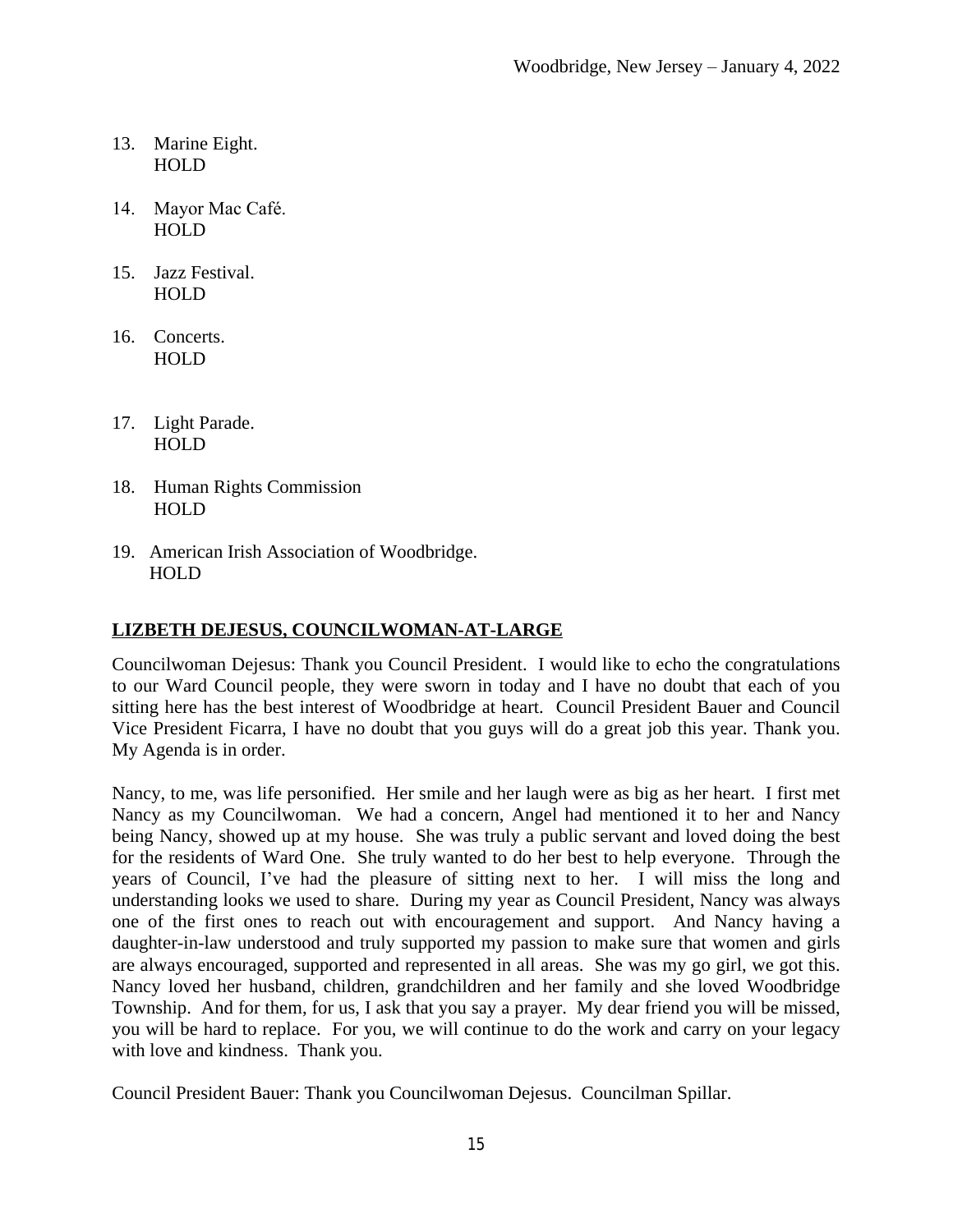- 1. Housing Authority. HOLD
- 2. Affordable Housing Corporation. HOLD
- 3. Youth and Government Day. HOLD
- 4. History Museum. HOLD
- 5. Police Community Relations. HOLD
- 6. Youth Employment/Job Fair. HOLD
- 7. Township Parks and Playgrounds. HOLD
- 8. Hispanic Heritage Month. HOLD
- 9. Barron Arts Center. HOLD
- 10. Free Public Library of Woodbridge. **HOLD**
- 11. Veteran's Tax Deduction. HOLD
- 12. Green Infrastructure. HOLD
- 13. Girl Sports. HOLD
- 14. Girl Scouts/Scouts Pavilion and Camp; E. William St. Park. HOLD
- 15. Census 2020. **HOLD**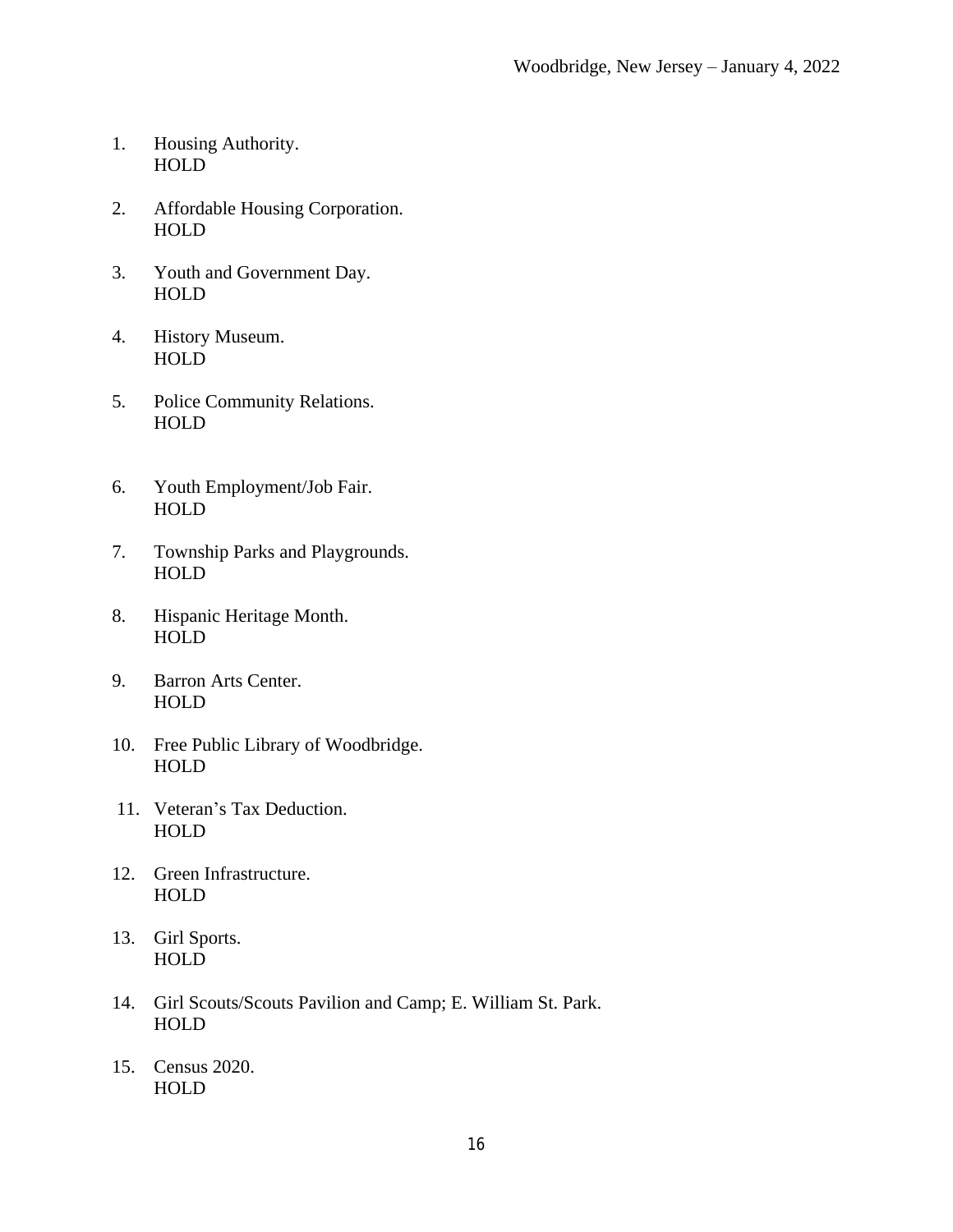- 16. Youth Leadership Council. HOLD
- 17. Community Backpacks. HOLD
- 18. Donation of Winter Coats for School Students. HOLD

# **CORY S. SPILLAR, 3rd WARD COUNCILMAN**

Councilman Spillar: Thank you Council President Bauer. First I'd like to offer my sincere thoughts to Nancy's family. The very first thing I did on Council was, as a result of Councilwoman Drumm reaching out to me about an issue she knew about, she just always so helpful to not only myself but to all of us on Council. I has the pleasure to know her long before I sat up here as a Fire Official and she was with The Chamber of Commerce and it was always a pleasure to see her and speak with her at all the businesses and everybody can say about her smile and her personality. I think your opening comments, Council President hit everything on the head. So again, my condolences to Nancy's family.

I would especially like to congratulate all my fellow ward council mates that got sworn in this evening. I look forward to working with you another 4 years as well as obviously the rest of the Council, Mayor, Administration and the Directors. Council President Bauer, Council Vice President Ficarra congratulations, well deserved. It will be a pleasure working for you and with you. My Agenda is in order. Thank you.

Council President Bauer: Thank you Councilman Spillar. Councilwoman Meehan.

- 1. Avenel's Very Merry Holiday Lighting (TBD) / Port Reading Day (TBD). HOLD
- 2. Avenel Arts Village/Train Station/Eric LeGrand Believe Park. HOLD
- 3. Woodbridge River Watch/ Oros Nature Preserve. HOLD
- 4. Port Reading Saints/ Saints Complex Improvements. HOLD
- 5. Avenel Middle School Community Service Club and School Improvements. **HOLD**
- 6. Port Reading Knights/Sycamore Senior Center/Red Oak. HOLD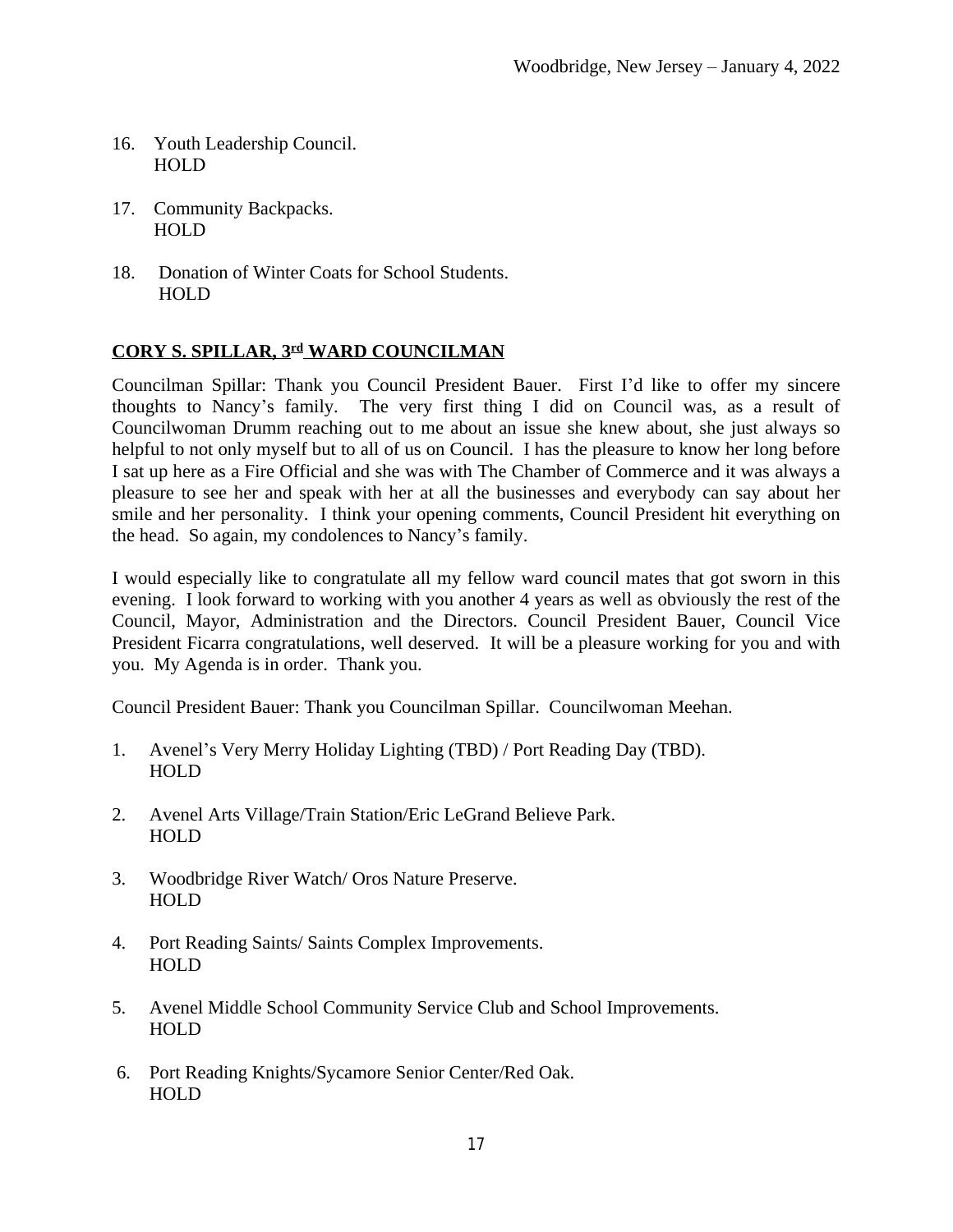- 7. Route 1 Redevelopment.
	- a. Star / City Motels.
	- b. Americana / Avenel Motels.
	- c. Rt. 1 @ So. Inman Ave.
	- d. Bud's Hut.
	- e. Big Top property.
	- f. Holiday Inn Express expansion.
	- g. Pier I Imports property.

- 8. Avenel Fire Department. HOLD
- 9. Social Clubs Avenel Knights of Columbus/Columbian Club, Avenel V.F.W. HOLD
- 10. Woodbridge Developmental Center Property. HOLD
- 11. Cable Commission/Renewal. HOLD
- 12. School 4 & 5. HOLD
- 13. Mileed Way Army Corps of Engineers Project. HOLD
- 14. Maple Tree Senior Center. HOLD

### **DEBBIE MEEHAN, 5TH WARD COUNCILWOMAN**

Councilwoman Meehan: Congratulations Council President, Council Vice President. I know you you'll both do a great job. I wish I could talk about Nancy but obviously I can't right now. She and I started on the Council eight years ago together and she was one of my best friends and I am going to dearly miss her. She loved Woodbridge Township more than anything, not as much as her family or friends. But, she loved this Township so much and she worked so hard for every single person and I will truly miss my friend. My agenda is in order.

Council President Bauer: Thank you Councilwoman Meehan. Councilman Anderson.

1. Inman Avenue Business District Improvements. HOLD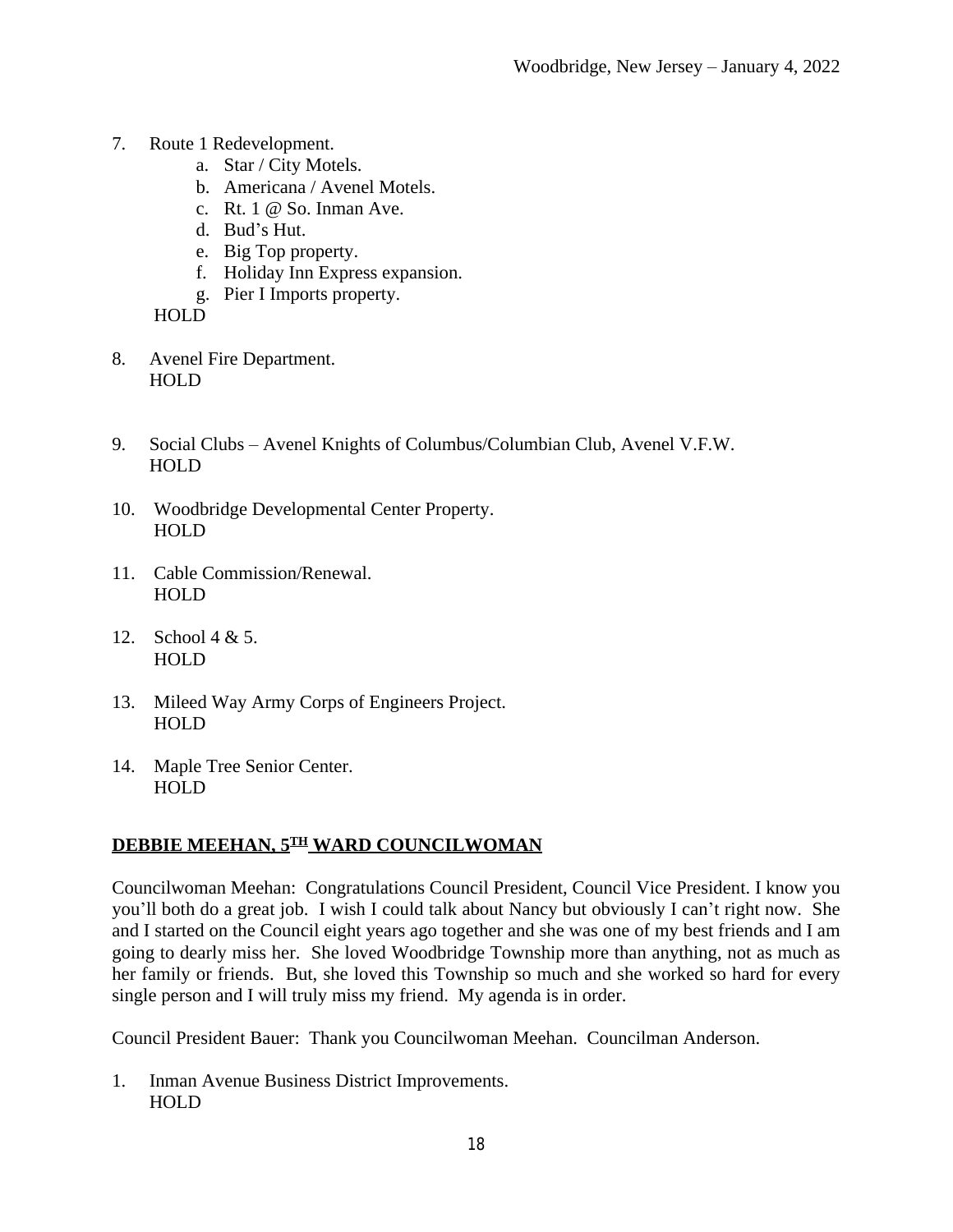- 2. Green Houses Colonia Middle and Colonia High Schools. HOLD
- 3. Evergreen Senior/Youth Center / Senior Services. HOLD
- 4. Events: Taste of Colonia. Have a Heart Food Drive. Colonia Easter Bonnet Parade & Egg Hunt. Colonia 5K/Chris Jantas Run. Colonia Annual Wiffle Ball Tournament. Support the Troops Rally. Colonia Pride Day. Colonia Clean Up. Colonia Christmas Tree Lighting. Cookies and Can for the Troops and Food Bank. Toys for Tots Run. Breast Cancer Walk.

- 5. Food Pantry. HOLD
- 6. Reinhard Manor. HOLD
- 7. Colonia Fire Department/First Aid Squad. HOLD
- 8. Colonia American Legion/V.F.W./Elks. HOLD
- 9. Veteran's Issues. HOLD
- 10. Rahway Valley Sewerage Authority. HOLD
- 11. Cpl. Kevin Reinhard Marine Corps League. HOLD
- 12. Municipal Alliance + Addiction Task Force. HOLD
- 13. Volunteer Directory.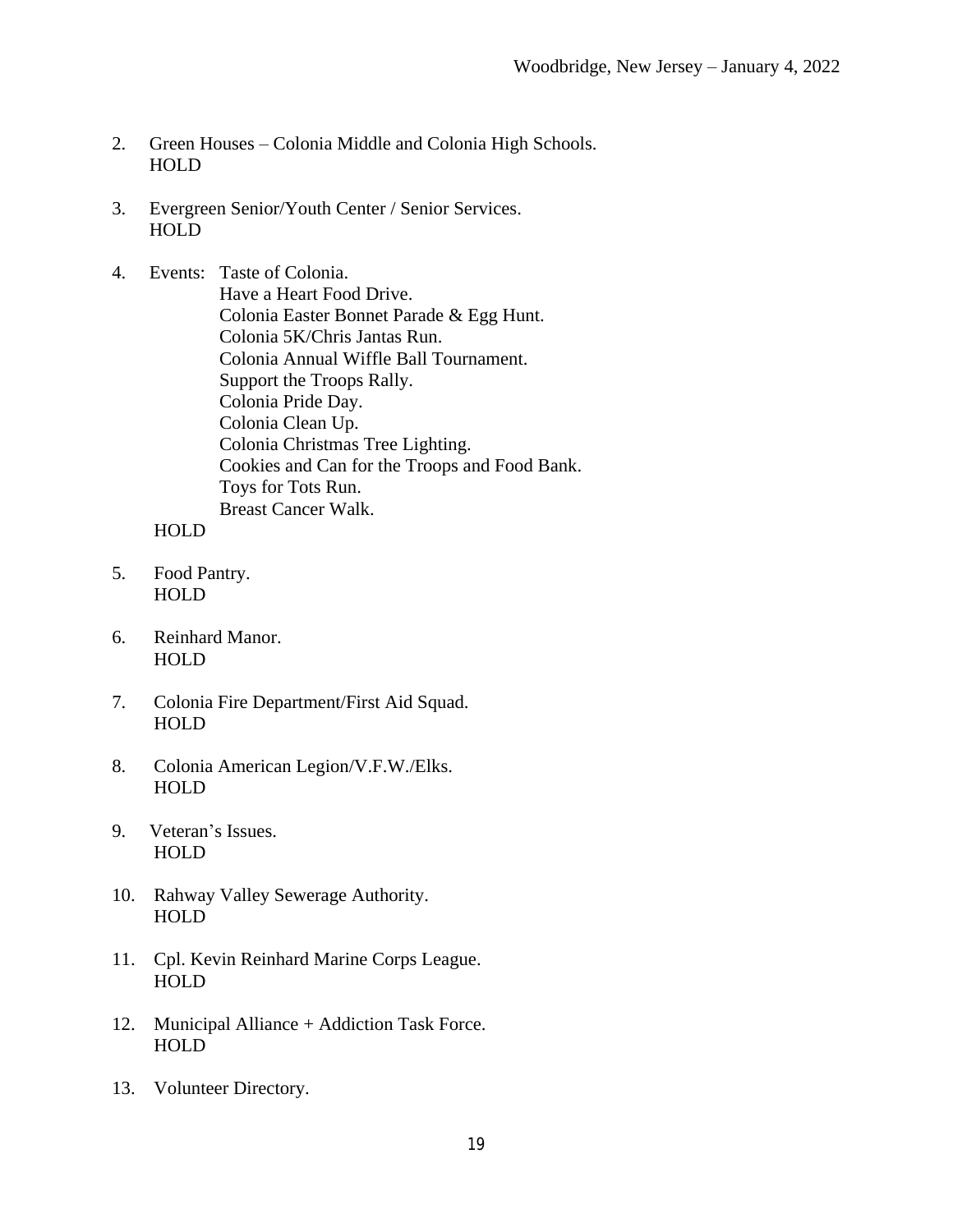- 14. Domestic Violence Response Team. HOLD
- 15. AED Program. HOLD

# **NANCY J. DRUMM, 1st WARD COUNCILWOMAN**

- 1. Events: Relay for Life. Fishing Derby. Parker Press Concerts. Woodbridge Wednesdays and Local Band Thursdays. Saint James Street Fair. HOLD
- 2. (DMA) Downtown Merchants Association. HOLD
- 3. Main Street SID (Special Improvement District). HOLD
- 4. Chamber of Commerce. HOLD
- 5. Buy Local Program. HOLD
- 6. Transit Village. HOLD
- 7. Blue Acres/F.E.M.A. HOLD
- 8. Main Street and Route 9. HOLD
- 9. Animal Shelter. HOLD
- 10. Dog Park. HOLD
- 11. Arts. (A) Woodbridge Train Station Mural Project.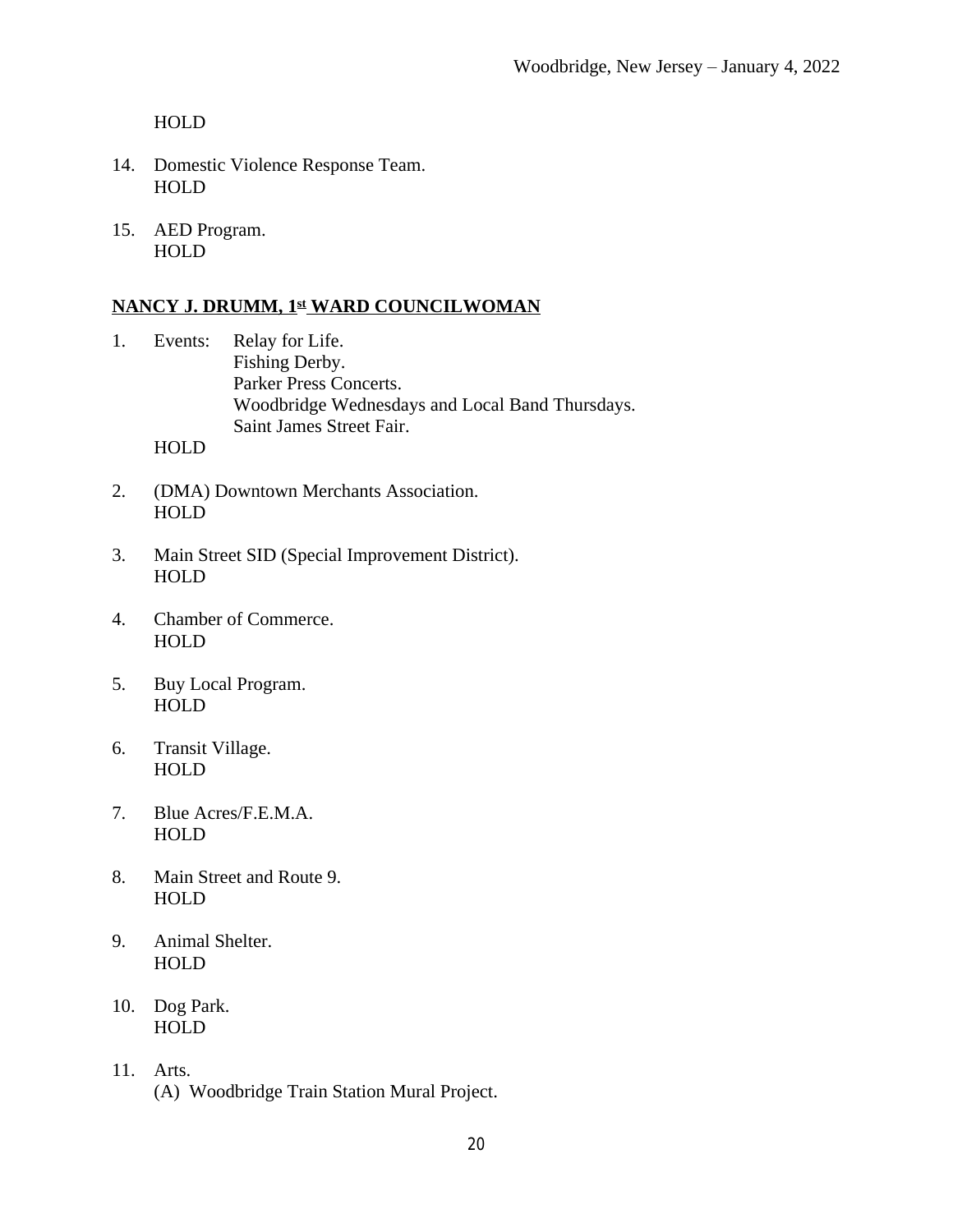(B) Gallery on Main. HOLD

- 12. PACE. HOLD
- 13. Woodbridge Elks Lodge 2116. HOLD
- 14. Woodbridge Fire Department. HOLD
- 15. Coast Guard. HOLD
- 16. Sewaren Library Programs. HOLD
- 17. Acacia Center. HOLD
- 18. RISE Program. HOLD
- 19. Sewaren Marina. HOLD
- 20. First Presbyterian Church of Woodbridge.

# **KYLE ANDERSON, COUNCILMAN-AT-LARGE**

Councilman Anderson: Thank you Council President. First, I'd like to wish you well in your year as Council President. I know that you'll do a fantastic job. You're a great leader in your past life and you've been a fine Councilman. I wish you well and I'll be here to support you. Council Vice President Ficarra, I know you'll do well. If you need to send a rubber band over to me to second you, I will make sure I stay alert. I'm going to yield my time and I'm going to read an email that I sent to a group of mine, about Nancy. I've sad news to deliver, our beloved Council Member, Nancy Drumm, has passed away. As many of you know she had been battling a sickness for the last year and a half. I've known Nancy long before either one of us were in politics. Our children were in middle school and high school together. Nancy always put her family first and she was a wonderful wife, mother and friend. Throughout her battle, Nancy would send me text messages that she was enjoying my boys play sports and thrilled that they were attending her Alma Mater. She would also send Gregg and I nice messages while we were announcing the sports games. Besides Gregg and I, Nancy was the longest tenured council member. Nancy and I grew as council members together. What I will always remember is the Nancy was always willing to learn more about the social issues that we had faced over the last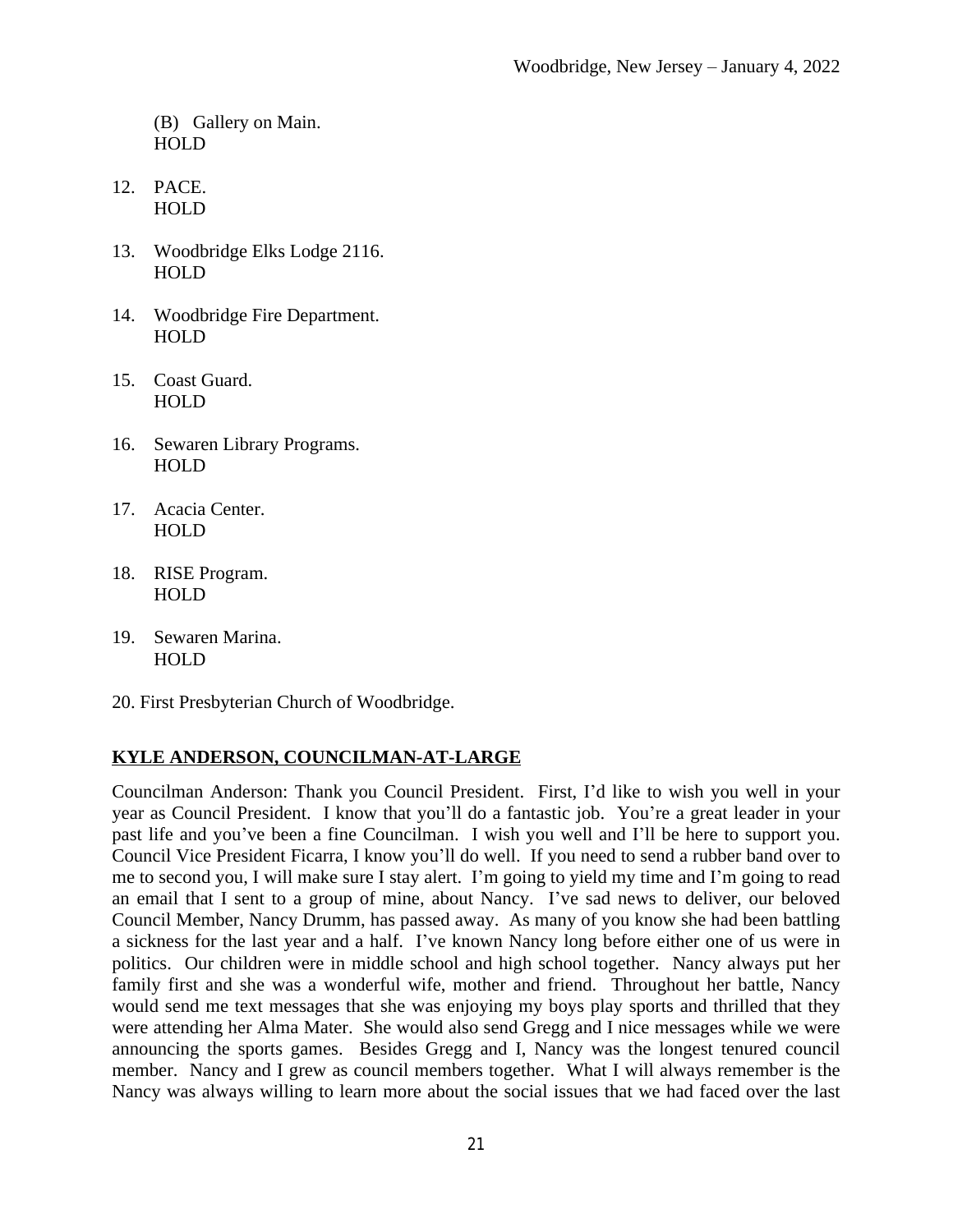few years. She called me on several occasions and she just asked me to help her understand some things. When I think of public servants I think of someone like Nancy. Someone you could go to for assistance and when she didn't have the answer, she would do her best to get you an answer. She wasn't perfect, but who is? I will miss her smile and her laugh. This is a great reminder of how precious life is. May she rest in peace.

Council President Bauer: Thank you Councilman Anderson. Councilman Patel.

- 1. W.T.Y.R.C. HOLD
- 2. Job Bank. HOLD
- 3. Mayor's Trophy. HOLD
- 4. Woodbridge Hall of Fame. HOLD
- 5. Taste of Woodbridge. HOLD
- 6. Charity Raffle. **HOLD**
- 7. Drive-In Movies. HOLD
- 8. N.A.A.C.P. (*NAACP.org*) HOLD
- 9. Dr. Martin Luther King Annual Program. HOLD
- 10. Independent Club of Colonia. HOLD
- 11. Tooling Around Program. **HOLD**
- 12. Boy Scouts/Camping. HOLD
- 13. League Consolidation. HOLD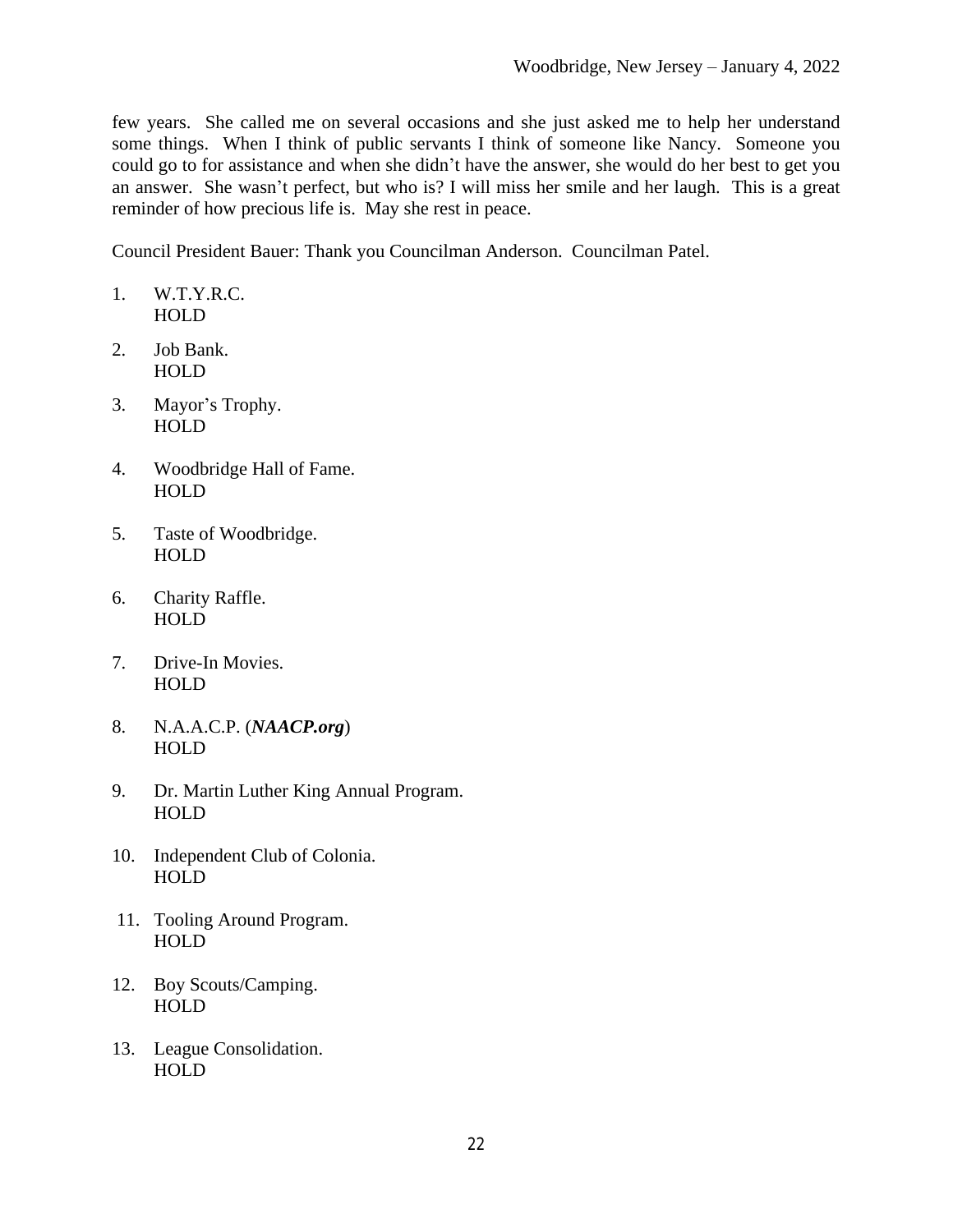- 14. Middlesex College. HOLD
- 15. Woodbridge Organization of Neighbors Advocating Change. HOLD

### **(VIRU) VIRBHADRA N. PATEL, 4th WARD COUNCILMAN**

Councilman Patel: Thank you Council President. My regards are also in order. I would like to congratulate you. Council Vice President, great friend, Gregg, thank you and congratulations. For me, Nancy was a great friend, great Council colleague and also a great mentor to me. I still remember 6 years ago, it was my first day at the Council and she saw me kind of nervous and confused. She just took me on the side and explained the process. She gave me so much support and also explained how to read the budget report, but, she just went over the whole thing and explained to me a lot. I would like to thank her for the great help she offered me. Just sitting next to me for many years and we miss her very dearly now. She had also attended many Indian events at different places and she made friends and comrades. In the last few days I got calls and messages from hundreds of her friends offering their prayers for her and her family. My family and I really appreciate her services to humanity and especially to our Township and its residents. The love she gave, the friendship she cherished and all of the memories she left will be engraved in our hearts for many years to come. We continue to pray for her and express our heartfelt condolences to her family. We pray to God for everlasting peace to her soul. May God Bless her and her family, may God Bless America.

I also have some announcements, a couple of them. We have, in Iselin, opened three COVID testing centers in the last few weeks. Location one which was opened by the Excel Urgent Care of Iselin, they are located at 740 U.S. Highway One North, Iselin, across from the Jose Tejas diner. This facility is open seven days a week. The hours are Monday through Friday,  $7 a.m. - 9$ p.m. and Saturday and Sunday, 8 a.m. – 5 p.m. For further information you may call them at 732-874-5507 or you may go online at www.excelurgentcareofiselin.com. The second location was opened by the COVID EMD Company. They have acquired walk-in rapid COVID testing and PCR COVID testing site at 1200 Green Street, Iselin which is right across from the Country Farms convenience store in Iselin. They have a trailer parked and most of the time you will see the flashing lights of a police vehicle. This center does both testing, you do not need to have an appointment. They are doing testing there for everyone at free of charge. The testing hours are from 8 a.m. - 6 p.m., seven days a week. The third site which is open at the Hematology  $\&$ Oncology Cancer Center at 530 Green Street, Iselin behind the Dunkin Donuts on Routh One North and Green Street. They opened a COVID testing site December 29, 2021. They are open from 2 p.m. - 8 p.m. on weekdays. Their phone number is 732-913-8500 extension 3. Every month we usually have a luncheon at the Oak Tree Senior Center, Iselin. This month our luncheon was scheduled for Friday, January 7, 2022 but it has been postponed to Friday, January 21, 2022 from 11 a.m. to 2 p.m. Also this year we'll have Martin Luther King, Jr. Day on Monday, January 17, 2022. My good friend is working on this great photographic exhibition on Martin Luther King, Jr. at the Barron Arts Center, which is located at 588 Rahway Avenue, Woodbridge. Since they are in the process of removing the holiday train show from the art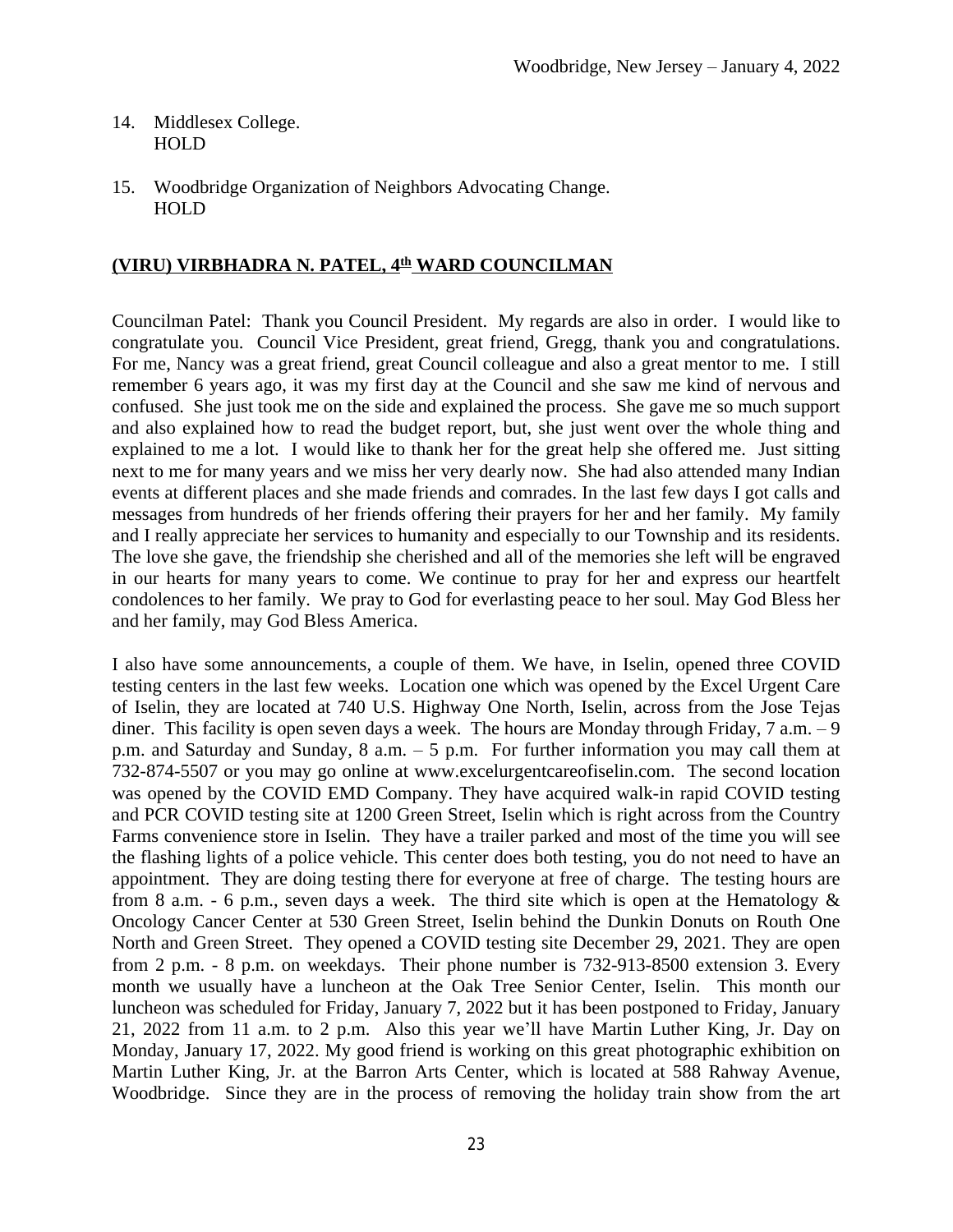center, the opening date for this exhibition is not available at this time. That's all Council President. Thank you Council President.

Council President Bauer: Thank you Councilman Patel. Mr. Mitch.

- 1. American Legion (T. Nulty Post). HOLD
- 2. Oak Tree Road Special Improvement District (SID). HOLD
- 3. JFK High School Field and Building Improvements. HOLD
- 4. Sucker's Brook Bank Stabilization. HOLD
- 5. 4th Ward Road Projects. HOLD
- 6. Magnolia/Willow/Walnut Area Commuter Parking. HOLD
- 7. Sign Ordinance. HOLD
- 8. Cooper Field. HOLD

# **JOHN M. MITCH, MUNICIPAL CLERK**

Mr. Mitch: Thank you Mr. President. Congratulations, I look forward to working with you in 2022 and your new Vice President, Mr. Ficarra. I also want to thank Mr. Small for having a great working relationship with him this past year. As far as Nancy Drumm, it's very tough to match the energy and enthusiasm that she had, just remarkable. You've all nailed it on the head in describing her. There was nobody like her so I'll certainly miss her and I say that on behalf of my office as well. She checked in almost daily even in the last couple of weeks and no matter who she talked to, you felt like that was our best friend calling you just to see how your day is going. She will definitely be missed by everybody. Thank you.

- 1. Liquor License Transfer(s) / Change of Corporate Structure.
	- A. Person-To-Person Transfer of Liquor License # 1225-33-058-005 from 428 JPS, Inc. to KT Woodbridge Liquors LLC (no sited premise).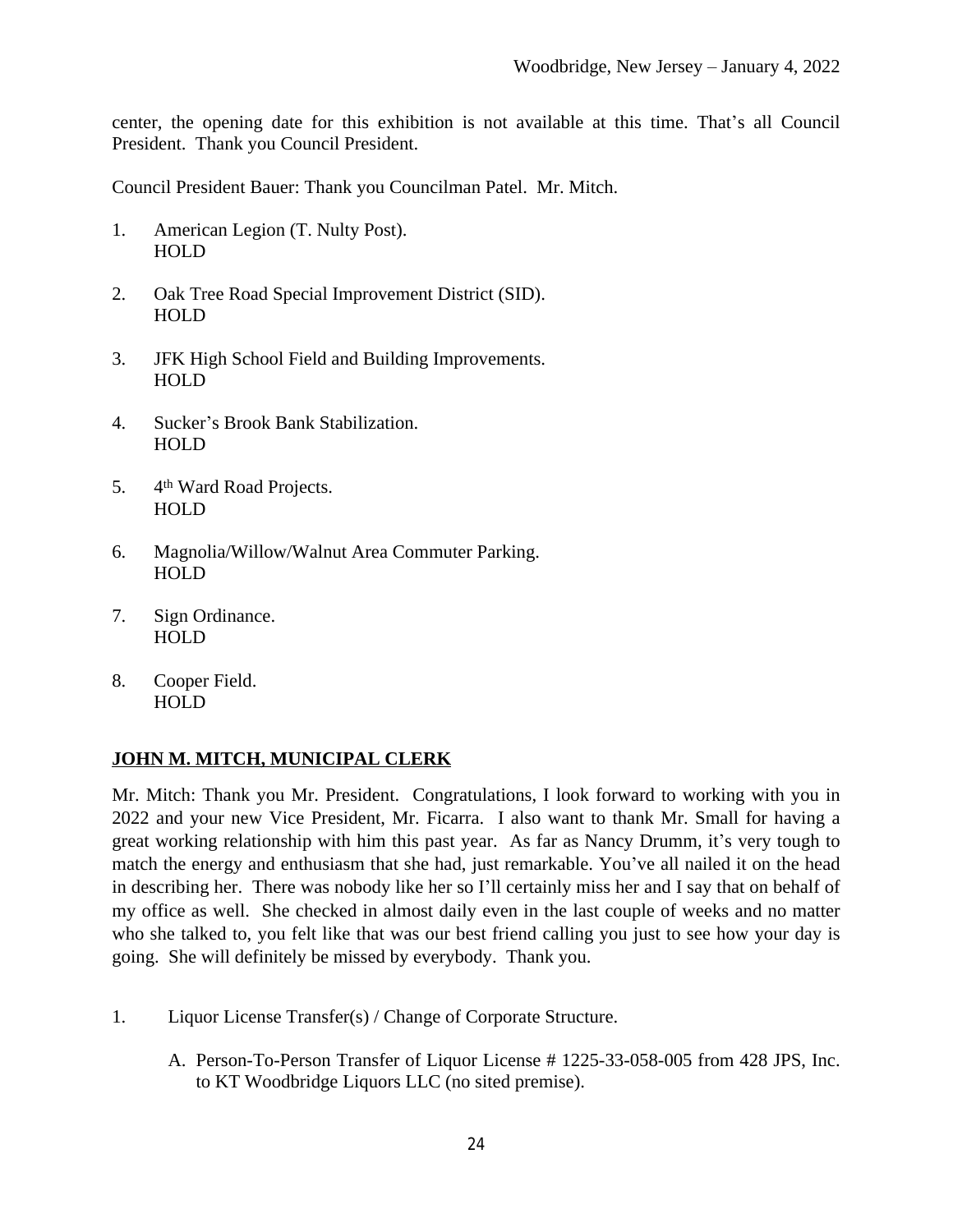- B. Change of Corporate Structure of Liquor License # 1225-33-064-005 Viswasha Foods LLC, t/a The Yellow Chili, 1477 Oak Tree Rd., Iselin.
- C. Person-To-Person Transfer of Liquor License # 1225-33-024-011 from Fords Room, LLC t/a Fire N Ice to Anais Lounge Center Jersey, LLC t/a Anais Lounge, 85 Lafayette Rd., Fords, NJ 08863.
- D. Person-To-Person & Place-To-Place Transfer of Liquor License # 1225-33-040-012 from Betrucci's Restaurants, LLC to Velhur, LLC t/a Noches de Colombia, 675 Rt. 1 So., Iselin, NJ 08830.
- 2. Liquor License Incident(s) / Hearing(s).
- 3. Liquor License Renewals. A. Annual Retail Licensee Meeting.
- 4. Street Closings / Special Events (Block parties, street fairs, carnivals, etc.).
- 5. Elections.
	- A. 2022 Primary: 6/7/22 Early Voting: 6/3/22 6/5/22
	- B. 2022 General Election: 11/8/22 Early Voting: 10/29/22 11/6/22
- 6. Re-Warding (Ward Boundaries) Board of Ward Commissioners.

# **MAYOR:**

Council President Bauer: Thank you Mr. Mitch. Director Hubner.

# **POLICE:**

Police Director Hubner: Nothing to say directly. Thank you Council President.

Council President Bauer: Thank you. Director Darden.

# **PLANNING AND DEVELOPMENT:**

Director of Planning and Development Marta Lefsky-Darden: Nothing this evening. Thank you.

Council President Bauer: Thank you. Director Brew

### **PUBLIC WORKS/ENGINEERING:**

25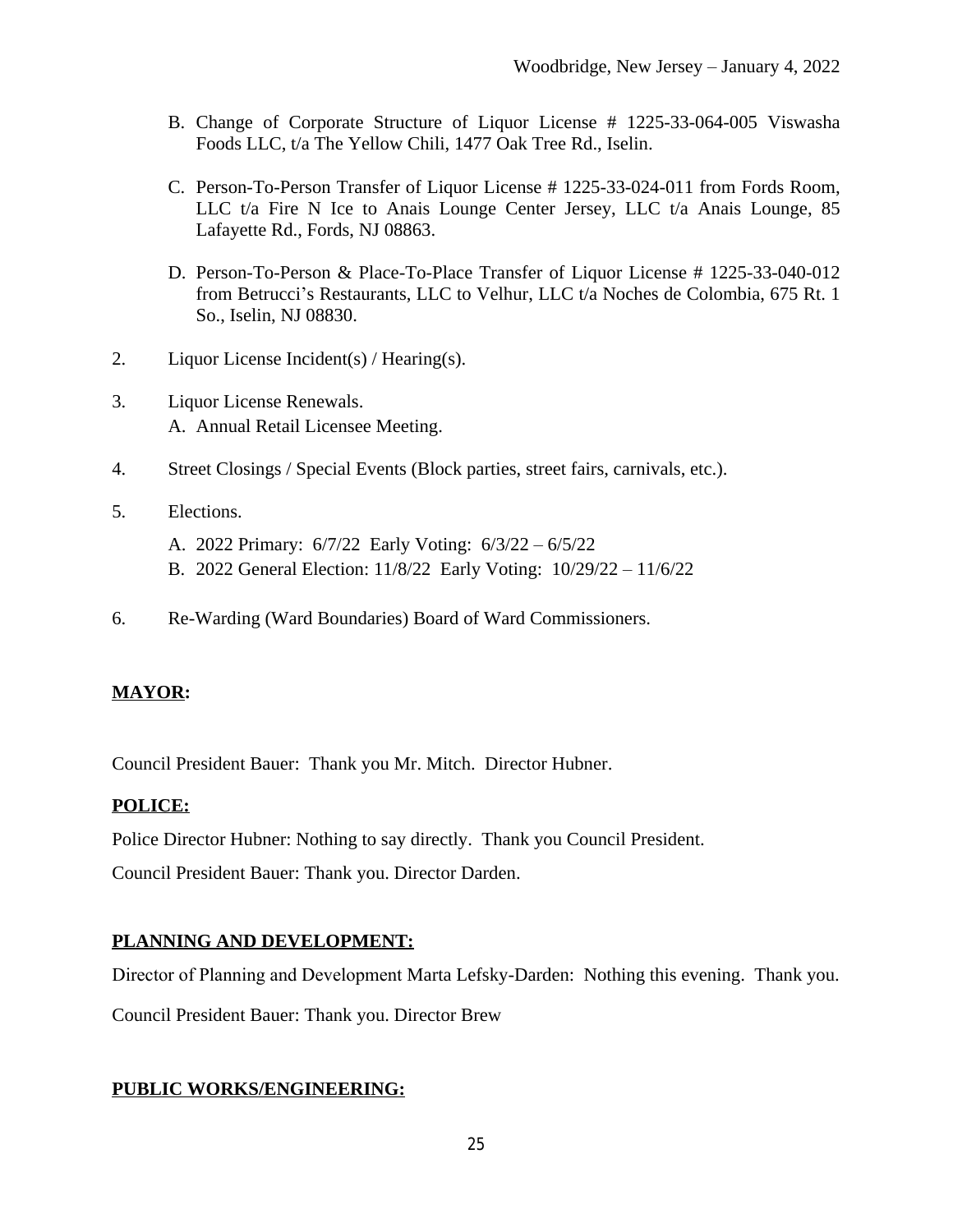Public Works Director Brew: Thank you Council President. I have one item for action and it's the amendment to the flood damage prevention ordinance, Chapter 22 of the revised ordinances. That's all I have. Thank you.

Council President Bauer: Thank you Director Brew. Business Administrator Cimilluca.

# **ADMINISTRATION & FINANCE:**

Business Administrator Cimilluca: Thank you Council President. Congratulations, we look forward to working with you and both Vice President Ficarra for this year, good luck. I have two items on my agenda. I have a tax and sewer overpayment refund and a parking refund. Thank you Council President.

Council President Bauer: Thank you. Legal.

# **LEGAL:**

James P. Nolan, Esq.: Thank you Council President. Nothing this evening.

Council President Bauer: Thank you.

# **RECREATION:**

# **BOARD OF HEALTH MEETING:**

John Mitch, Municipal Clerk: Thank you, Mr. President, if we can go right into the Board of Health Agenda. Mr. Dennis Green is with us this evening.

Mr. Green: Thank you Council President. I'm happy to update Council on the Health Department's activities since our last Board of Health meeting. Our first item is; January 1, 2022 begins our Health Department's Annual Dog Licensing year. I would like to remind all the residents to remember to license their pets. We do prefer mailing renewals due to the ongoing COVID pandemic. Next up, the Health Department's Nursing Division held school-age immunization clinics for the standard required immunizations for school children again in December and November. Both were attended to capacity and we are scheduling another clinic again this month. We are also fully involved in the COVID-19 Pandemic response. I want to thank everyone, the Council and the Administration for their continued support. The Mayor is continuing his weekly updates on the current COVID-19 cases in the community. I just want the add that the Nursing Division and Environmental Division continue to interface in the form of the local schools, preschools, businesses and regarding the changes and the ever changing guidelines.

We continue to provide Covid-19 vaccination clinics; to date we have provided 108 clinics, administering 14,604 vaccinations. We are offering all three approved COVID vaccines; Pfizer,